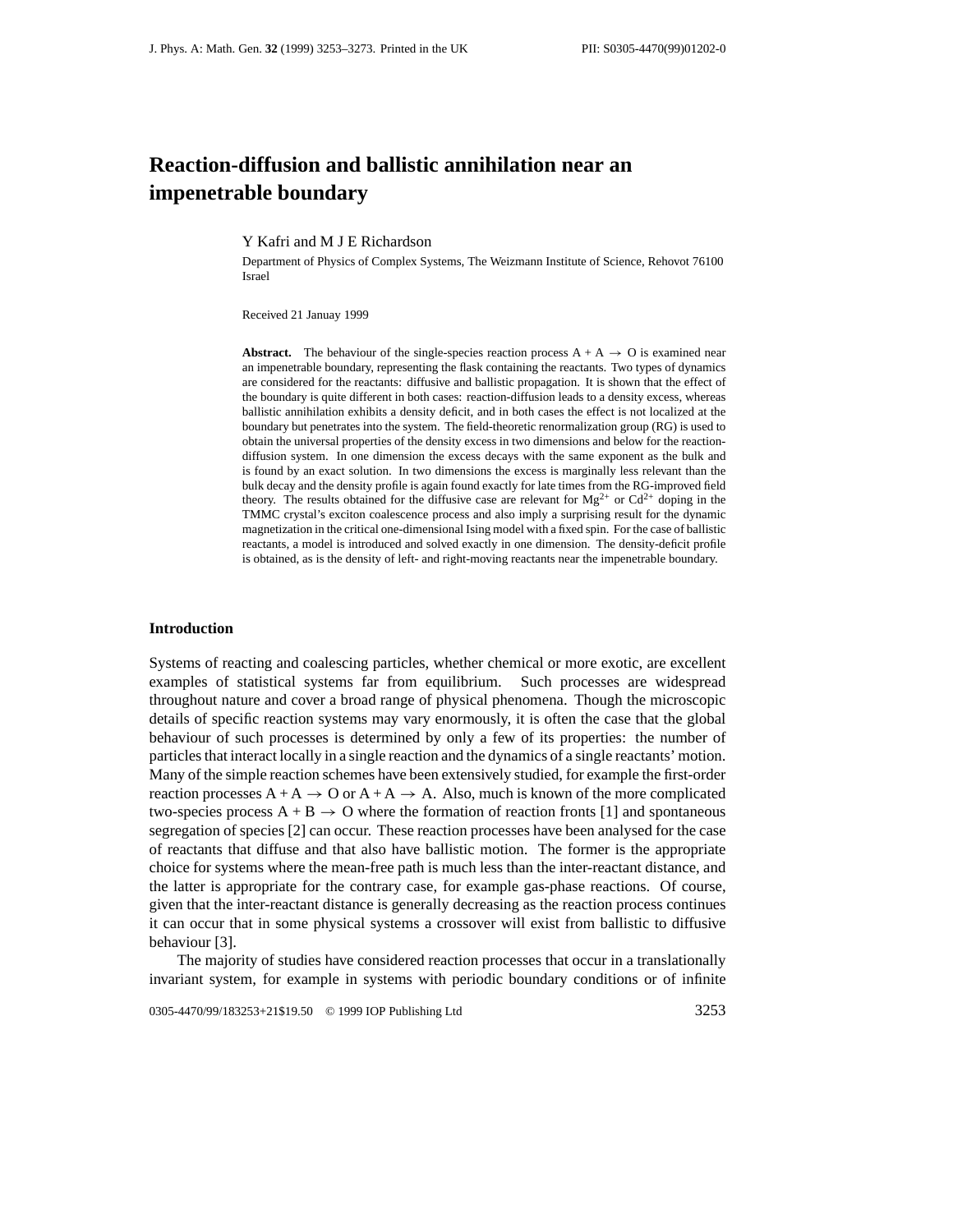extent. In this paper we analyse the  $A + A \rightarrow O$  reaction near a fixed, impenetrable boundary. Such a boundary represents the vessel containing the reactants, though as will be discussed, it can also represent other phenomena in esoteric reaction systems.

In section 1 we describe the case of diffusive reactants near a boundary and show that a *density excess* is formed which extends into the system. A concise account of these results has been presented elsewhere [4], but without a detailed description of the method. The late-time forms of this density excess are found exactly in one and two dimensions and we discuss a surprising implication for the dynamic magnetization of the critical one-dimensional Ising model. As a counter-point to the diffusive case, in section 2 we consider the case of ballistic annihilation near an impenetrable boundary and show that it has the opposite effect: a *density deficit* is formed at the boundary. A model for the ballistic process is introduced and solved exactly with the density profiles of left and right moving reactants obtained. Finally, we close with a discussion of the results obtained and open questions.

#### **1. Reaction-diffusion near a boundary**

In this section the effect of an impenetrable boundary on the dynamics of a single-species reaction process with *diffusive* reactants is studied. This universality class comprises the annihilating random walk  $A + A \rightarrow O$ , coalescing random walk  $A + A \rightarrow A$  and any combination thereof [5]. Though the results below will be explicitly derived for the annihilating random walk, they are identical for every member of the universality class, albeit with a trivially altered pre-factor. As well as chemical processes, the dynamics of single-species reactions systems are exhibited in a broad range of physical phenomena. For example, the annihilating random walk models the domain coarsening of the one-dimensional critical Ising model [6]. Starting from an initially uncorrelated random state at zero temperature, the Ising system evolves by Glauber dynamics. The domains increase in size by the process of domain wall annihilation and an isolated domain wall performs a random walk (in zero applied field). Such a domain wall can therefore be thought of as a reactant in the single-species  $A + A \rightarrow O$ reaction. (A similar mapping holds between the coarsening of the  $\infty$ -state Potts model and the A + A  $\rightarrow$  A system.) A second example is the exciton coalescence reaction A + A  $\rightarrow$  A which is seen experimentally in the TMMC crystal [7, 8]. The non-trivial decay exponent predicted theoretically for the laser-induced electronic excitations is seen over many orders of magnitude. The boundary conditions to be studied in this section are realized in the TMMC crystal with doping by  $Mg^{2+}$  and  $Cd^{2+}$  ions that act as perfect reflectors for the annihilating excitons [9].

We first review the relevant results for the reaction process in a translationally invariant unbounded system, which will be referred to as the *bulk* case. Following that the model will be defined and the basic results stated. A detailed description of the method will then be given. The dynamics will be written in terms of a master equation and then mapped to a fieldtheoretic representation. The universal properties of the density excess will be obtained and the asymptotically exact density profile found in two dimensions. Motivated by the mapping to the Ising system, a model will introduced and solved exactly in one dimension. The section is closed with a summary of results obtained.

## *Summary of known results for the unbounded system*

A wealth of research exists on the single-species  $A + A \rightarrow O$  process in unbounded systems [2, 10–15]. There are many realizations of the dynamics, but the resulting late-time behaviours show a strong degree of universality and are independent of the details of particular models.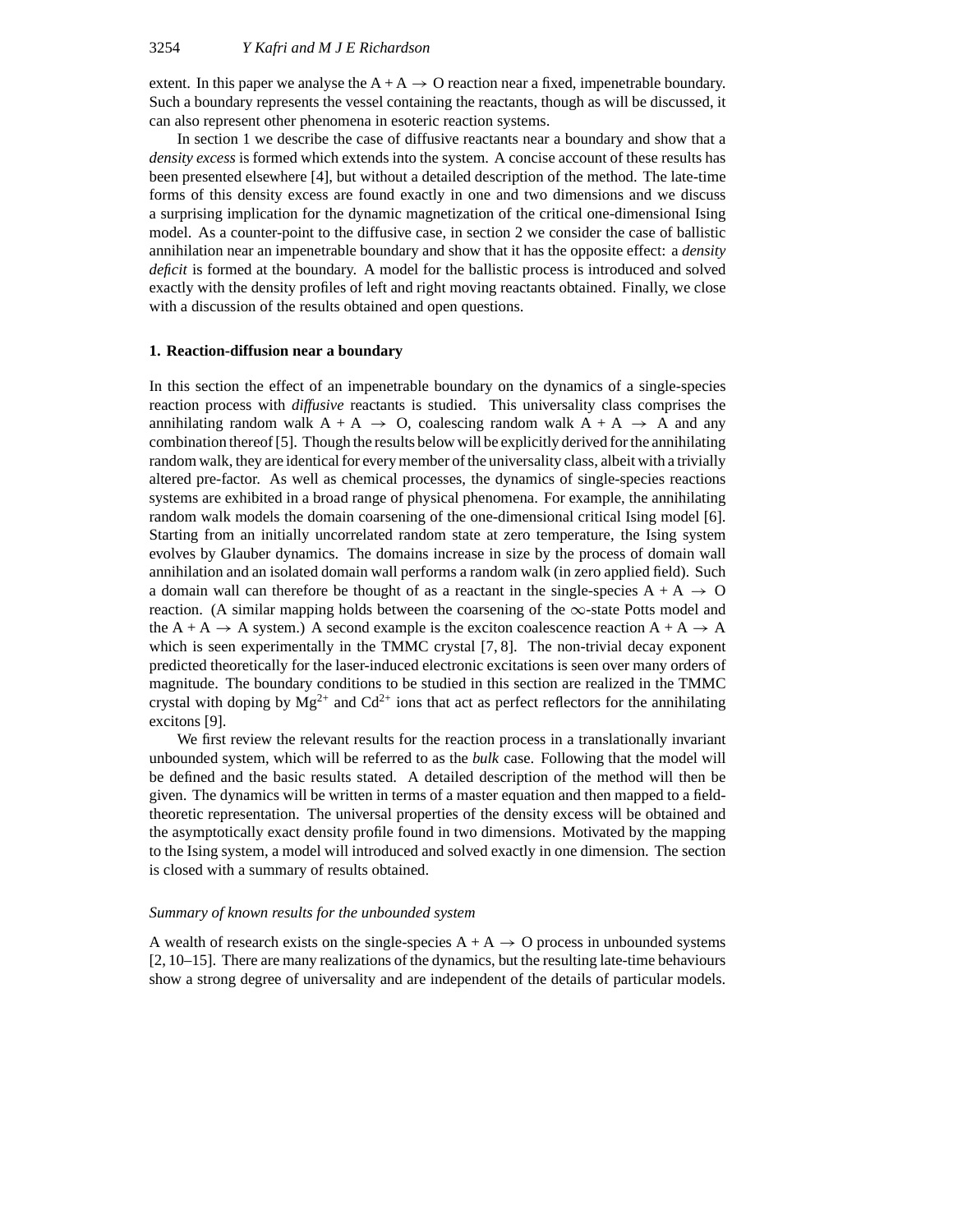The annihilating random walk describes the process whereby diffusing A particles, moving in a *d*-dimensional space, may react pairwise on contact, at a rate *λ*. The principal quantity of interest is the decay of the density  $\varrho$  of reactants as a function of time *t*. A starting point in the analysis of such systems is the mean-field approach. This corresponds to writing a selfconsistent equation for the average reactant density  $\overline{\varrho}$ , thereby ignoring all spatial correlations:

$$
\frac{\partial \overline{\varrho}}{\partial t} = D\nabla^2 \overline{\varrho} - 2\lambda \overline{\varrho}^2 \qquad \text{with the late time result} \quad \overline{\varrho} \simeq \frac{1}{2\lambda t} \tag{1}
$$

where we have introduced the diffusion constant *D*. Neglecting the effect of correlations is equivalent to assuming that the reactants remain well mixed throughout the reaction process. However, due to the statistics of random walks in two dimensions and below, simple diffusion of particles itself is not sufficiently fast to maintain a well-mixed state. Reactants that are close together react fast leaving reactants that are more widely separated, i.e. anti-correlated in space. For this reason, the mean-field result (1) loses its validity below two dimensions. Also, in these lower spatial dimensions the fact that random walks are recurrent means that reactants come into contact many times, each time providing an opportunity for a reaction to take place. This implies that even a small reaction rate  $\lambda$  does not limit the global rate of reaction. In two dimensions and below the reaction becomes *diffusion limited* and is independent of the parameter  $λ$ . The correct forms for the density in two dimensions and below are given in table 1 at the end of this section.

#### *Reactions near a boundary—new results*

We now define the model that will be analysed throughout the remainder of this section. The dynamics of the A particles are the same as for the unbounded case except that now the geometry is restricted by the imposition of a hyperplane boundary, confining all particles to the positive half-volume. To be specific, the model is defined on a hypercubic, *d*-dimensional lattice which for convenience has a lattice spacing of unity. This *d*-dimensional lattice is infinite in *d* − 1 transverse dimensions and semi-infinite, sites 1*,* 2*,...,*∞ in what will be called the *z* direction. Initially, the lattice is filled with an average density  $\rho_0$  of A particles that have two components to their behaviour, diffusive motion and mutual annihilation. They can diffuse randomly throughout the lattice by hopping at a rate *D* to any neighbouring site, as long as the restriction  $z \geq 1$  is maintained. The diffusion is independent for each particle and hence multiple occupancy of a lattice site is allowed, leading to bosonic statistics. However, if there are  $n \geq 2$  particles on a site, a reaction can occur there with a rate  $\lambda n(n-1)$  reducing *n* by 2.

In the same way as for the bulk case, the dynamics of the model can be approximated by a mean-field description of the same form as equation (1) but with the added restriction of zero current at the boundary. This amounts to enforcing a vanishing density gradient at  $z = 0$ which is a restriction compatible with the unbounded solution. Hence, the mean-field equation asserts that the boundary has *no effect*. Nevertheless, as was shown above the mean field cannot be relied upon in two dimensions and below because of the importance of correlations. In fact, even a simple argument shows that a *density excess* develops near the boundary in low dimensions. Consider the dynamics of the model in one dimension, up to a time *t* and far from the influence of the wall. Since random walks are recurrent in these dimensions, in the bulk most particles within a diffusion length  $l_b \sim \sqrt{2Dt}$  will have interacted and annihilated. This leads to a density in the bulk of the system of  $\varrho_b \simeq l_b^{-1} = c_b/\sqrt{t}$ . Close to the wall, within a leads to a density in the bulk of the system of  $\varrho_b \simeq l_b^{-1} = c_b/\sqrt{t}$ . Close to the wall, within a distance of the order of  $\sqrt{Dt}$ , the diffusion length is smaller. The density near the wall is then  $\omega_w \simeq l_w^{-1} = c_w/\sqrt{t}$ , with  $c_w > c_b$ . As  $c_w = c_w(z^2/Dt)$  the argument implies that there is a density excess near the boundary which propagates into the system diffusively.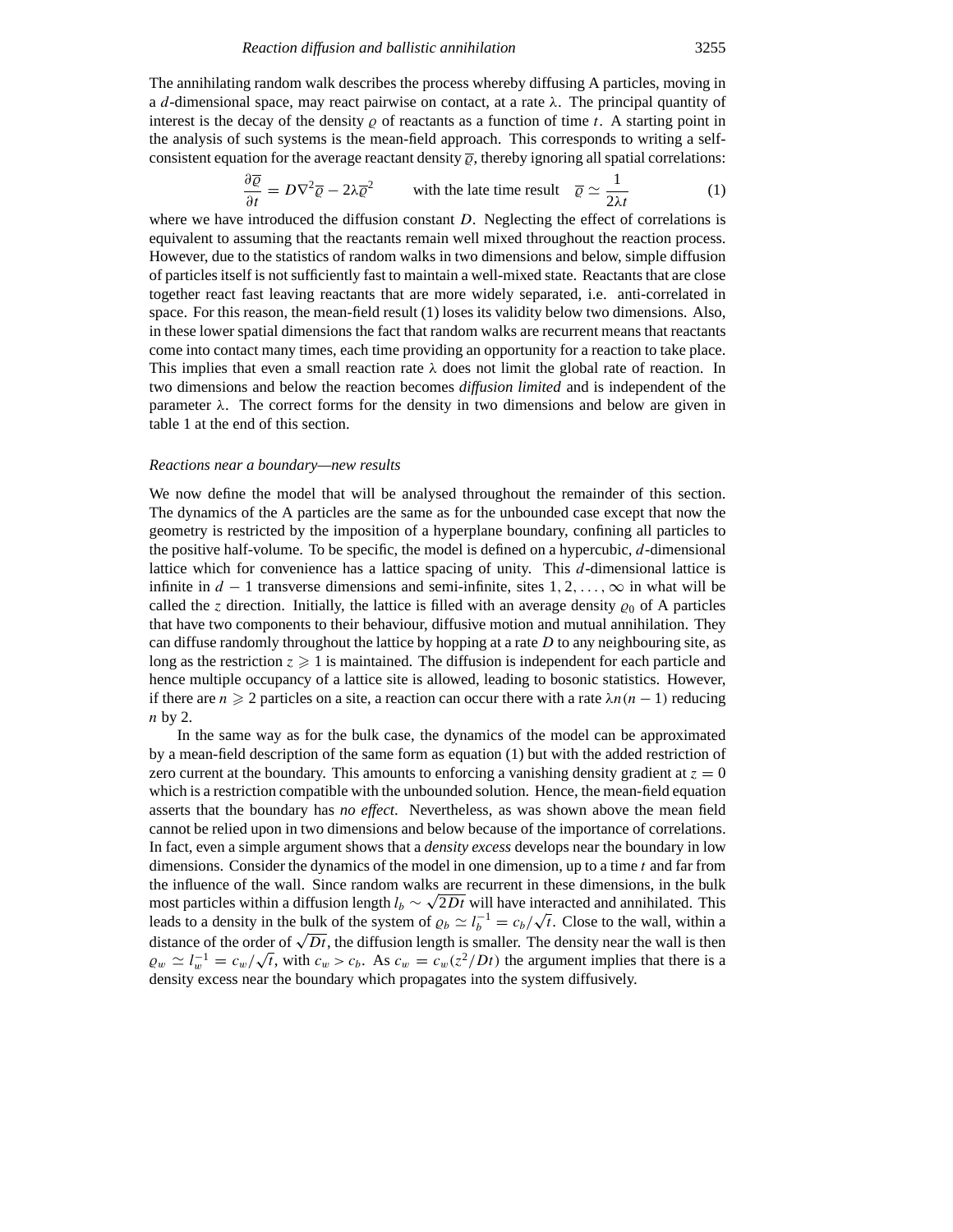This is a qualitative argument, however, we will show analytically that in two dimensions and below this is indeed the case: the reactant density has the form of a constant background density  $\rho_B$  given by the well known unbounded results in table 1, and a fluctuation-induced density excess  $\rho_E$ 

$$
\varrho(z,t) = \varrho_B(t) + \varrho_E(z,t). \tag{2}
$$

As will be demonstrated, the density excess has the universal dimension-dependent form

$$
\varrho_E(z,t) = \frac{1}{(8\pi Dt)^{d/2}} f_d\left(\frac{z^2}{2Dt}\right).
$$
 (3)

In the following two sections we use both the field-theoretic renormalization group (RG) and an exact solution to determine the asymptotic forms of the scaling functions  $f_2$  and  $f_1$  for two and one dimensions respectively. A reasonable amount of technical details are given, but all the important results derived can be found in the summary at the end of this section.

#### *1.1. Two dimensions and below*

In the following we will examine the late-time scaling behaviour of the lattice model described above. First, the dynamics will be written as a bosonic master equation and mapped to a continuum field theory via the coherent-state formalism. The theory is then regularized and the RG applied to obtain the universal properties and non-perturbative results valid for late time in dimensions two and below. The method is standard  $[15-17]$ , but is technically more complicated than the unbounded case [5, 14] due to the lack of translational invariance that necessitates calculations in real space.

# *The field theory*

The first step in the field-theoretic calculation is to write the dynamics of the model in terms of a *master equation*. This describes the flow of probability between microstates of the system defined by the set of occupation variables  $\{n_i\}$  where  $n_i$  is the number of particles on site *i*. Due to the bosonic statistics of the A particles it is convenient to write the master equation in a second-quantized form. Each configuration, {*ni*} is assigned a vector in a bosonic Fock space  $|\{n_i\}\rangle$ , with  $|0\rangle$  denoting the no-particle state. Using  $a_k$  and  $a_k^{\dagger}$  as the bosonic operators for site *k* the state ket of the system  $|P(t)\rangle$  is written

$$
|P(t)\rangle = \sum_{\{n\}} P(\{n_j\} : t) \prod_i (a_i^{\dagger})^{n_i} |0\rangle.
$$

Here  $P({n_i} \nvert t)$  is the probability of being in a particular microstate  ${n_i}$  at a time *t*, the sum is over all microstates, and the product is over all lattice sites. The master equation for the model can now be written in the form  $\partial_t|P\rangle=-\mathcal{H}|P\rangle$  where the evolution operator  $\mathcal H$  is given by

$$
\mathcal{H} = \sum_i \bigg[ D \sum_j a_i^{\dagger} (a_i - a_j) - \lambda (1 - (a_i^{\dagger})^2) a_i^2 \bigg].
$$

The sum *i* is over all lattice sites, and the sum *j* is over all of site *i*'s neighbours, with the condition that both sums are restricted to the half-space. We now introduce two objects, the projection state  $\langle \cdot | = \langle |a^{\dagger} \rangle$  and the initial state  $| \varrho_0 \rangle$  with average particle density  $\varrho_0$ , that allow observables such as the density  $\rho_k(t)$  to be written

$$
\langle | = \langle 0 | e^{\sum_j a_j} \quad \text{and} \quad |\varrho_0 \rangle = e^{\varrho_0 \sum_j (a^{\dagger}_j - 1)} |0 \rangle
$$
  

$$
\varrho_k(t) = \langle |a_k e^{-\mathcal{H}t} | \varrho_0 \rangle
$$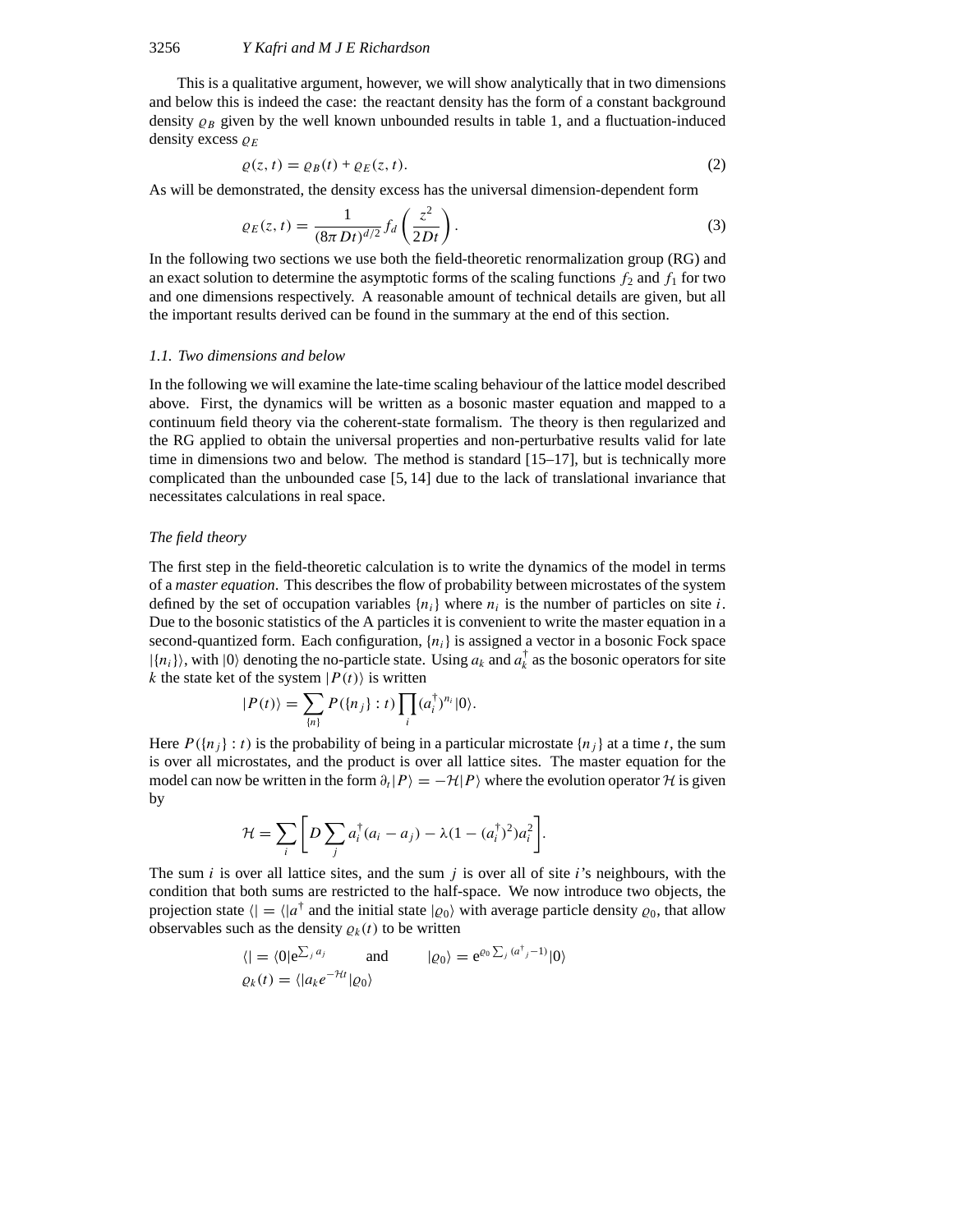where the sums are again over all lattice sites  $j$  with  $z > 0$ . The field-theoretic representation is obtained using the coherent-state formalism [18]. The continuum of microstates of the system are now given by configurations of the field variables  $\{\phi_0, \phi_0\}$  which are analogous to {*a, a*† − 1}. Observables are written as integrations over the appropriate weighting function  $S_0(\phi_0, \phi_0)$  which we will call the *action*. For example, the density at position *r* and time *t* is written

$$
\varrho(r,t) = \int \mathcal{D}\phi_0 \mathcal{D}\overline{\phi}_0 \phi_0(r,t) e^{-\mathcal{S}_0(\phi_0, \overline{\phi}_0)}
$$
(4)

$$
\mathcal{S}_0(\phi_0, \overline{\phi}_0) = \mathcal{S}_D + 2\lambda \int_0^t dt \int_{z>0} d^d r \, \overline{\phi}_0 \phi_0^2 + \lambda \int_0^t dt \int_{z>0} d^d r \, \overline{\phi}_0^2 \phi_0^2 - \varrho_0 \int_{z>0} d^d r \, \overline{\phi}_0(0). \tag{5}
$$

The diffusion component of the action  $S_D$  defines the propagator

$$
\mathcal{G}(r_f, r_i : t) = \int \mathcal{D}\phi_0 \mathcal{D}\overline{\phi}_0 \phi_0(r_f, t) \overline{\phi}_0(r_i, 0) e^{-S_D(\phi_0, \overline{\phi}_0)}
$$
  

$$
\mathcal{G}(r_f, r_i : t) = [G(z_f - z_i : t) + G(z_f + z_i : t)] \prod_{\{y\}} G(y_f - y_i : t)
$$
 (6)

where we have used the notation  $r = \{z, y_1, y_2, \ldots\}$ , with the set  $\{y\}$  representing the dimensions parallel to the boundary and the function  $G(x : t)$  is the Gaussian

$$
G(x:t) = \frac{1}{\left(4\pi Dt\right)^{1/2}} \exp\left(-\frac{x^2}{4Dt}\right).
$$

## *Regularization of the theory*

From power counting, it is seen that the upper-critical dimension  $d_c = 2$  of the theory is unchanged from the bulk case. The theory contains divergences, by virtue of the continuum limit and to write the density in a calculationally useful form we need to replace all the bare quantities with renormalized ones and render the theory finite. This is done using dimensional regularization in  $d = 2 - \epsilon$ . In fact the renormalization of the theory is straightforward as there is no propagator, initial condition or field renormalization: only the reaction rate is renormalized. Because the propagator is not dressed by the interactions, equation (6) is the full result showing that the boundary remains effectively reflecting on all scales. In the language of surface critical phenomena, this corresponds to the *special transition* [19] persisting at all orders and is different from the behaviour frequently seen in equilibrium surface critical phenomena [20, 21] and in related non-equilibrium systems [22, 23].

The bare action  $S_0 = S + S_{ct}$  is now rewritten in terms of the renormalized action *S* and the counter-term action  $S_{ct}$ . We also introduce the dimensionless interaction parameter *g* defined by  $\lambda = Z_g g D \mu^{\epsilon}$  with  $\mu$  arbitrary but with dimensions of inverse length. Thus

$$
S = S_D + gD\mu^{\epsilon} \left[ 2 \int_0^t dt \int_{z>0} d^d r \, \overline{\phi} \phi^2 + \int_0^t dt \int_{z>0} d^d r \, \overline{\phi}^2 \phi^2 \right] - \varrho_0 \int_{z>0} d^d r \, \overline{\phi}
$$
  
\n
$$
S_{ct} = (Z_g - 1)gD\mu^{\epsilon} \left[ 2 \int_0^t dt \int_{z>0} d^d r \, \overline{\phi} \phi^2 + \int_0^t dt \int_{z>0} d^d r \, \overline{\phi}^2 \phi^2 \right].
$$
\n(7)

The diagrammatic representation of the two reaction terms and the counter terms are given in figure  $1(a)$ .

The renormalization constant  $Z_g = 1 + Z_g^{(1)} + \cdots$  can now be calculated up to the one-loop order. The minimal-subtraction regularization is done perturbatively (in the absence of the initial conditions) by demanding that calculated quantities at a given order of perturbation theory are finite. As an example, consider the correlation function

$$
P = \langle \phi(c, t) \overline{\phi}(a, 0) \overline{\phi}(b, 0) \rangle = [P_1 + P_{ct}] + \cdots = \text{finite}
$$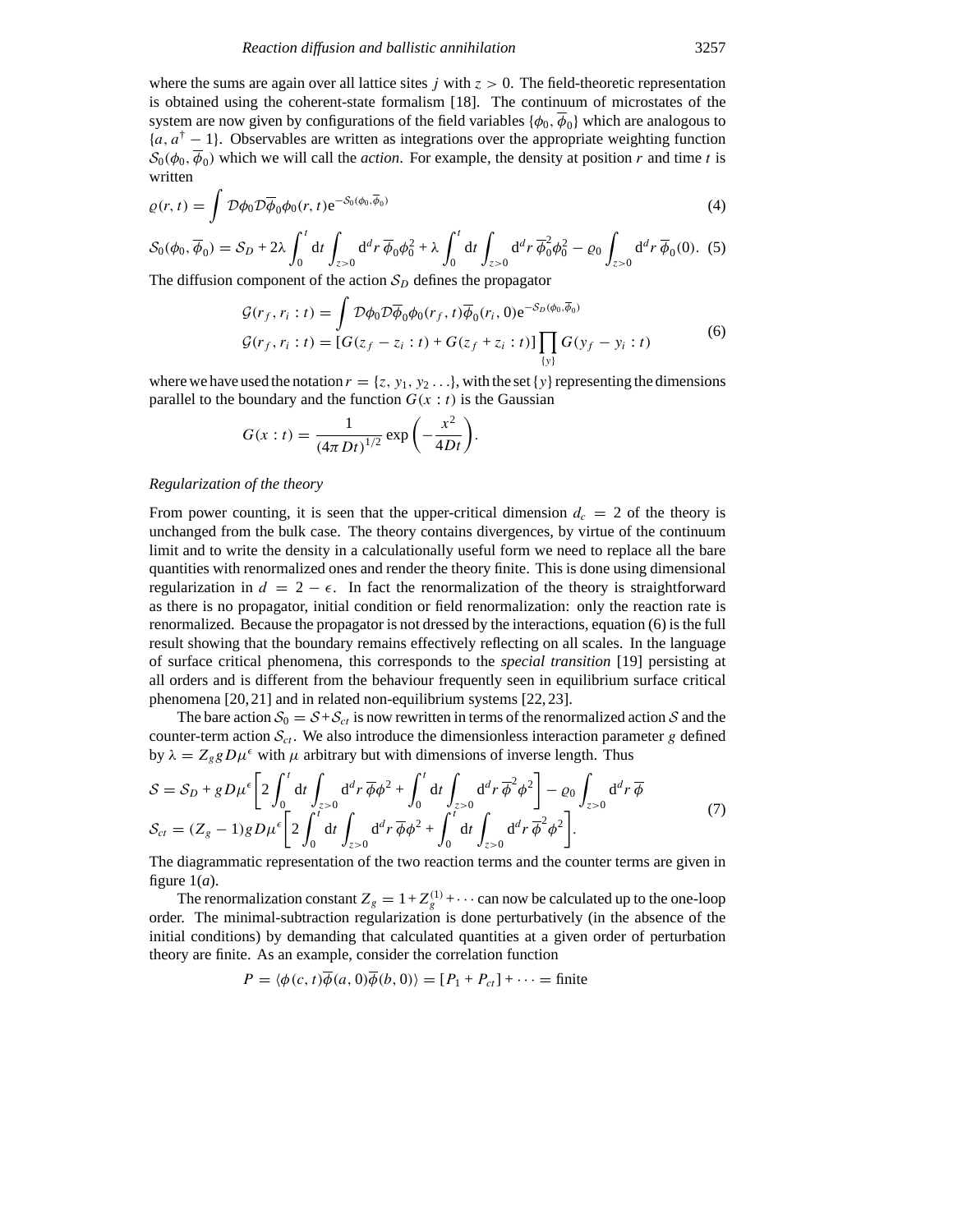

**Figure 1.** The diagrammatic representations of (*a*) the interactions and counter terms (with blob) and (*b*) the one-loop regularization. The propagator is denoted by a straight line with an arrow signalling the time direction. In the diagramatic equation (*b*)  $P_1$  and  $P_{ct}$  are the one-loop and  $Z_g^{(1)}$ counter-term contributions, respectively.

where  $\langle \ldots \rangle$  denotes an average of the fields over the action (7) without the initial-condition term. We have used the notation  $P_1$  to denote the contribution to this correlation function at the one-loop level and  $P_{ct}$  is the appropriate counter-term, see figure  $1(b)$ :

$$
P_1 = 8g^2 D^2 \mu^{2\epsilon} \int_0^t dt_1 \int_{z>0} d^d r_1 \int_0^{t1} dt_2 \int_{z>0} d^d r_2 \mathcal{G}(c-r_1, t-t_1) \mathcal{G}^2(r_1-r_2, t_1-t_2) \times \mathcal{G}(r_2-a, t_2) \mathcal{G}(r_2-b, t_2) P_{ct} = -Z_g^{(1)} 4g D \mu^{\epsilon} \int_0^t dt_1 \int_{z>0} d^d r_1 \mathcal{G}(c-r_1, t-t_1) \mathcal{G}(r_1-a, t_1) \mathcal{G}(r_1-b, t_1).
$$

Using the above equations the scheme requires that  $[Z_g^{(1)} - 2Dg\mu^{\epsilon}K]$  is finite, where *K* is defined through

$$
K = \int_0^{t_1} dt_2 \int_{z>0} d^d r \, 2 \frac{\mathcal{G}(r_2-a, t_2) \mathcal{G}(r_2-b, t_2)}{\mathcal{G}(r_1-a, t_1) \mathcal{G}(r_1-b, t_1)} \mathcal{G}^2(r_1-r_2, t_1-t_2).
$$

The singular part of *K* can be extracted so that

$$
2Dg\mu^{\epsilon}K = Z_g^{(1)} = \frac{g}{2\pi\epsilon} + \mathcal{O}(\epsilon^0).
$$

Hence using the renormalization constant  $Z_g = 1 + g/(2\pi\epsilon)$  the one-loop beta function is

$$
\beta(g) = \frac{g}{2\pi}(g - 2\pi\epsilon) \qquad \text{in} \quad d = 2 - \epsilon. \tag{8}
$$

The fixed point structure is unchanged from the bulk result found in [14]. This is understandable as physically the renormalization of  $\lambda$  is connected to the fact that random walks are recurrent in two dimensions and below: a feature unaffected by the presence of a boundary. With the theory regularized, it is now possible to proceed with a perturbative calculation of the density that is valid for early times.

# *The perturbative density*

To calculate the density  $\rho$  at early times, three objects are needed: the tree-level contribution  $\varrho^{(0)}$ , the one-loop contribution  $\varrho^{(1)}$  and the counter-term  $\varrho^{(1)}_{ct}$ 

$$
\varrho = \varrho^{(0)} + \varrho^{(1)} + \varrho^{(1)}_{ct}.
$$
\n(9)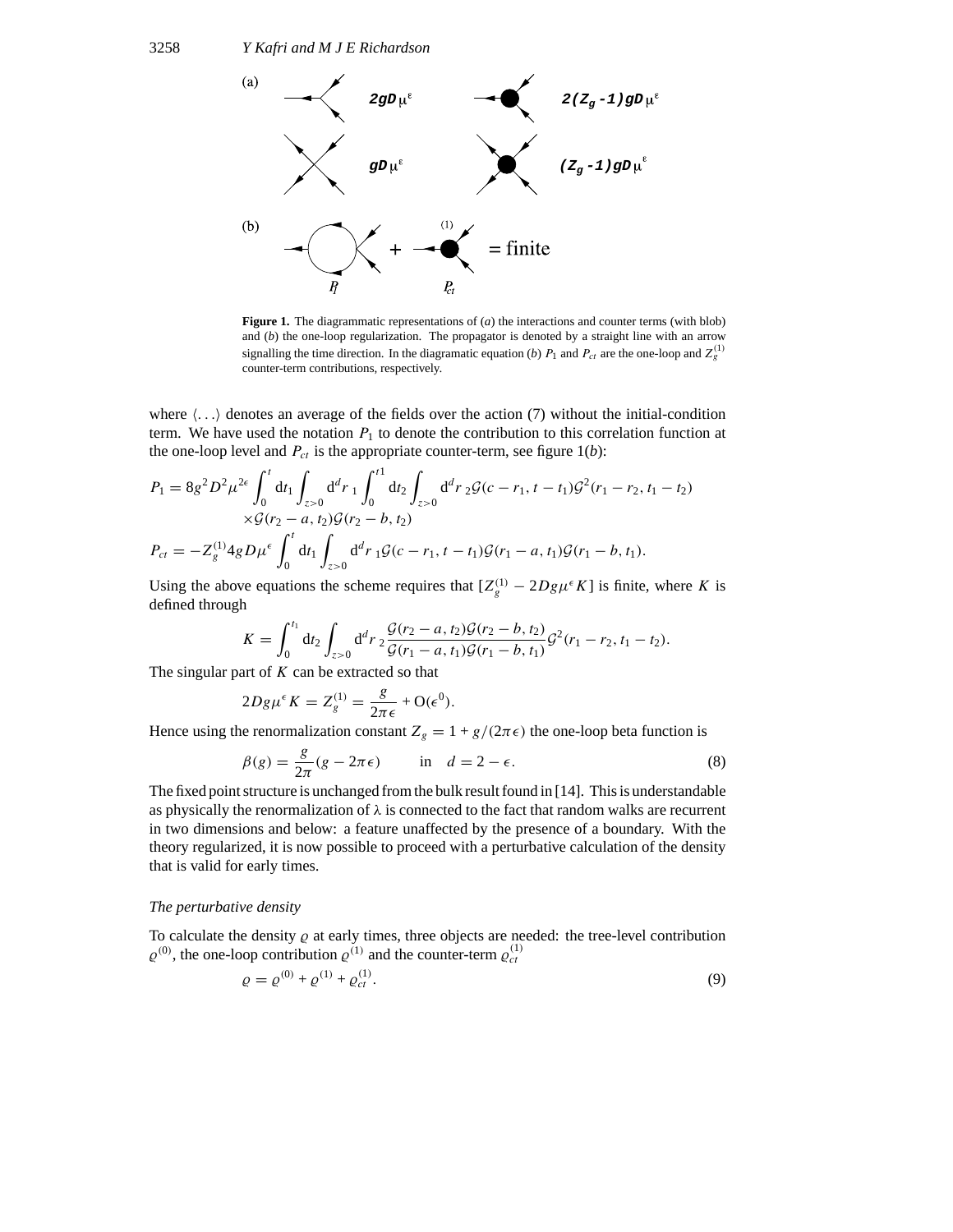

**Figure 2.** The diagrammatic representations of (*a*) the tree-level density calculation, (*b*) the classical propagator and (c) the perturbative density to the level of one loop, which reading from left to right are  $\varrho^{(0)}$ ,  $\varrho^{(1)}$  and  $\varrho_{ct}^{(1)}$ .

All these are calculated using the renormalized action with the initial conditions included

$$
\varrho(r,t) = \int \mathcal{D}\phi \mathcal{D}\overline{\phi}\phi(r,t) e^{-S-S_{ct}}
$$

where  $S$  and  $S_{ct}$  are defined in equation (7). However, as will be justified later, an expansion is made in the parameter  $\varrho_0^{-1}$  with only the leading term retained. This is equivalent to the limit of high initial density.

*(i) The tree-level contribution*  $\varrho^{(0)}$ . The tree-level density is obtained by the sum of all diagrams given in figure  $2(a)$  with the sum rewritten to yield an integral equation. The result is found to be equivalent to the bulk case, as is expected from the mean-field analysis earlier.

$$
\varrho^{(0)} = \frac{\varrho_0}{1 + 2\varrho_0 g \mu^{\epsilon} D t} = \frac{1}{2g \mu^{\epsilon} D t} + \mathcal{O}(\varrho_0^{-1}).\tag{10}
$$

Before proceeding to the one-loop calculation, the dressed, tree-level propagator must be calculated. Following [14] we call this the classical propagator  $\mathcal{G}_C$  and it is defined through

$$
\mathcal{G}_C \equiv \langle \phi(r_1, t_1) \overline{\phi}(r_2, t_2) \rangle_C
$$

with only the tree diagrams included in the average, see figure 2(*b*). This propagator is evaluated in real space to give

$$
\mathcal{G}_C = \mathcal{G}(r_1 - r_2, t_1 - t_2) \left( \frac{1 + 2\varrho_0 g \mu^{\epsilon} D t_2}{1 + 2\varrho_0 g \mu^{\epsilon} D t_1} \right)^2 = \mathcal{G}(r_1 - r_2, t_1 - t_2) \left( \frac{t_2}{t_1} \right)^2 + \mathcal{O}(\varrho_0^{-1}). \tag{11}
$$

*(ii) The one-loop contribution*  $\varrho^{(1)}$ . Using the classical propagator the one-loop contribution takes a simple form, see figure 2(*c*),

$$
\varrho^{(1)} = 4D^2 \mu^{2\epsilon} g^2 \int_0^t dt_1 \int_{z>0} d^d r_1 \int_0^{t_1} dt_2 \int_{z>0} d^d r_2 \mathcal{G}_C(r-r_1, t-t_1)
$$
  
 
$$
\times \mathcal{G}_C^2(r_1-r_2, t_1-t_2) (\varrho^{(0)}(t_2))^2.
$$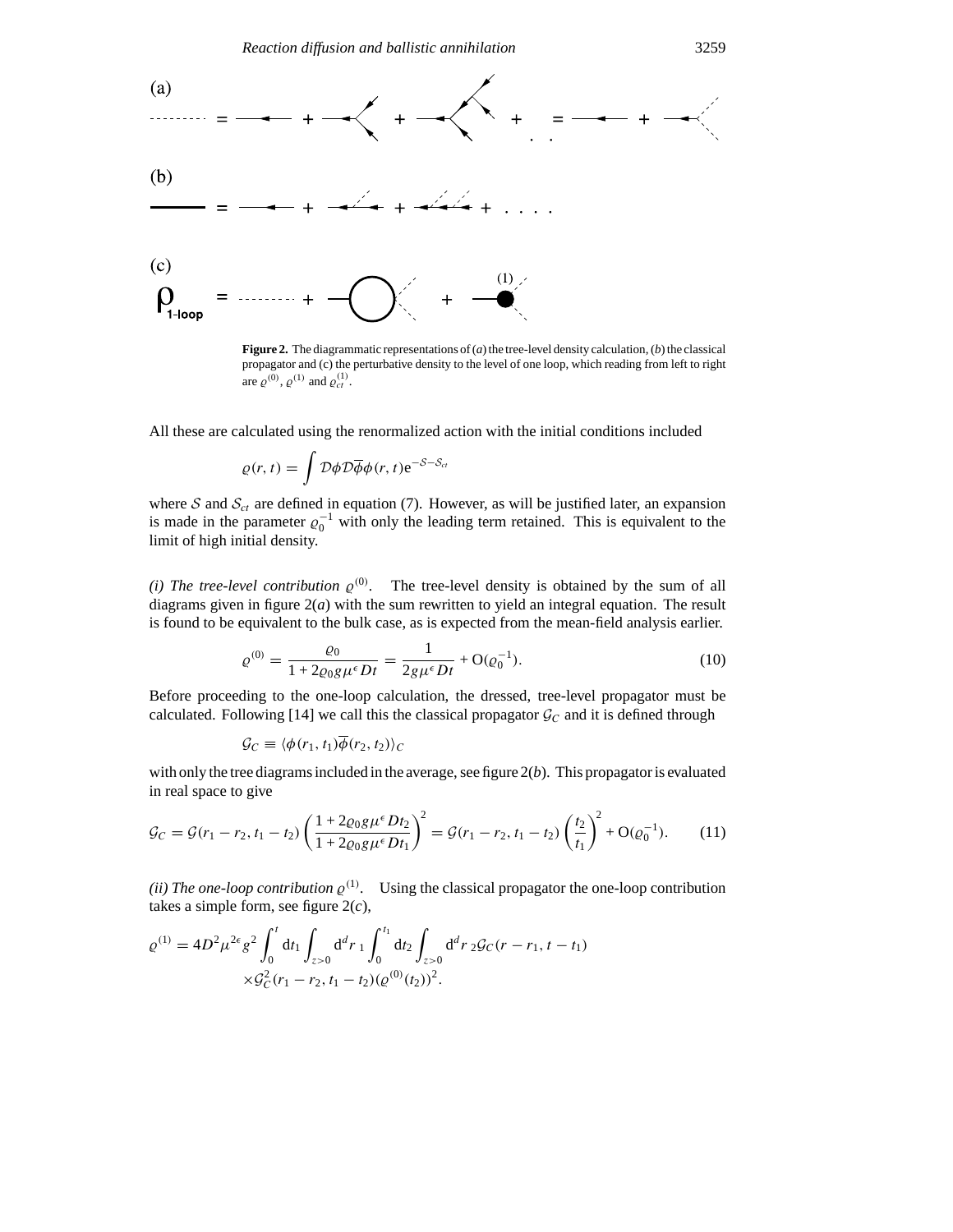To simplify the notation we introduce  $\mathcal{G}_B(r, t)$ , the bulk propagator, defined through

$$
\mathcal{G}_B(r_f, r_i : t) = G(z_f - z_i : t) \prod_{\{y\}} G(y_f - y_i : t).
$$
 (12)

In the large  $\varrho_0$  limit the one-loop contribution then takes the form

$$
\varrho^{(1)} = \frac{1}{t^2} \int_0^t dt_1 \int_0^{t_1} dt_2 \left(\frac{t_2}{t_1}\right)^2 (I_B + I_E)
$$

with

$$
I_B = \int d^d r_1 \int d^d r_2 \mathcal{G}_B(r - r_1, t - t_1) \mathcal{G}_B^2(r_1 - r_2, t_1 - t_2)
$$
  
\n
$$
I_E = \int d^d r_1 \int d^d r_2 \mathcal{G}_B(r - r_1, t - t_1) \mathcal{G}_B(r_1 - r_2, t_1 - t_2) \mathcal{G}_B(r_1 - r_2', t_1 - t_2).
$$

Note that the half-volume integrations have been exchanged by integrations over the volume. The integral has been separated into two parts  $I_B$  and  $I_E$  corresponding to the bulk and boundary/excess contributions. The notation  $r_2$  denotes a set of coordinates in which the *z* component is minus that of *r*2, but all other coordinates are unchanged. We consider these two quantities  $I_B$  and  $I_E$  separately.

Firstly, the bulk integral  $I_B$  is performed and gives the following one-loop contribution to the perturbative density

$$
I_B = \left(\frac{1}{2(2\pi D(t_1 - t_2))^{1/2}}\right)^d
$$
  
\n
$$
\varrho_B^{(1)} = \frac{1}{(Dt)^{d/2}} \left(\frac{1}{4\pi \epsilon} + \frac{1}{16\pi} (2\log(8\pi) - 5)\right) + O(\epsilon).
$$

This result is the same as that found in [14] and provides a uniform background density.

Secondly the excess contribution  $I_E$  is considered. The integrations over the  $d-1$ dimensions parallel to the surface yield the result as the integral  $I_B$  (with the power  $d$  replaced by *d* − 1). However, the integration over the direction perpendicular to the wall yields new a *z* dependent result. Combining these results one obtains for *IE*

$$
I_E = \frac{1}{(8\pi D)^{d/2}} \frac{1}{(t_1 - t_2)^{(d-1)/2} (2t - t_1 - t_2)^{1/2}} \exp\left(-\frac{z^2}{2D(2t - t_1 - t_2)}\right).
$$

Using this we obtain the contribution to  $\varrho^{(1)}$ ,

$$
\varrho_E^{(1)} = \frac{1}{(Dt)^{d/2}} \left(\frac{1}{8\pi}\right) f_2\left(\frac{z^2}{2Dt}\right) + \mathcal{O}(\epsilon) \tag{13}
$$

where

$$
f_2\left(\frac{z^2}{2Dt}\right) = \int_0^1 ds \int_0^s dq \left(\frac{q}{s}\right)^2 \frac{\exp\left(-\frac{z^2}{2Dt}\frac{1}{(2-s-q)}\right)}{(s-q)^{1/2}(2-s-q)^{1/2}}.
$$

We were unable to evaluate this double integral, except at  $z^2/Dt = 0$  where the result  $f_2(0) =$  $\frac{3}{2} + \pi - 3\pi^2/8$  was found. However, it has the asymptotic form  $f_2(\xi^2) \sim \exp(-\xi^2/2)/\xi^3$ which is valid for  $\xi \gg 1$ .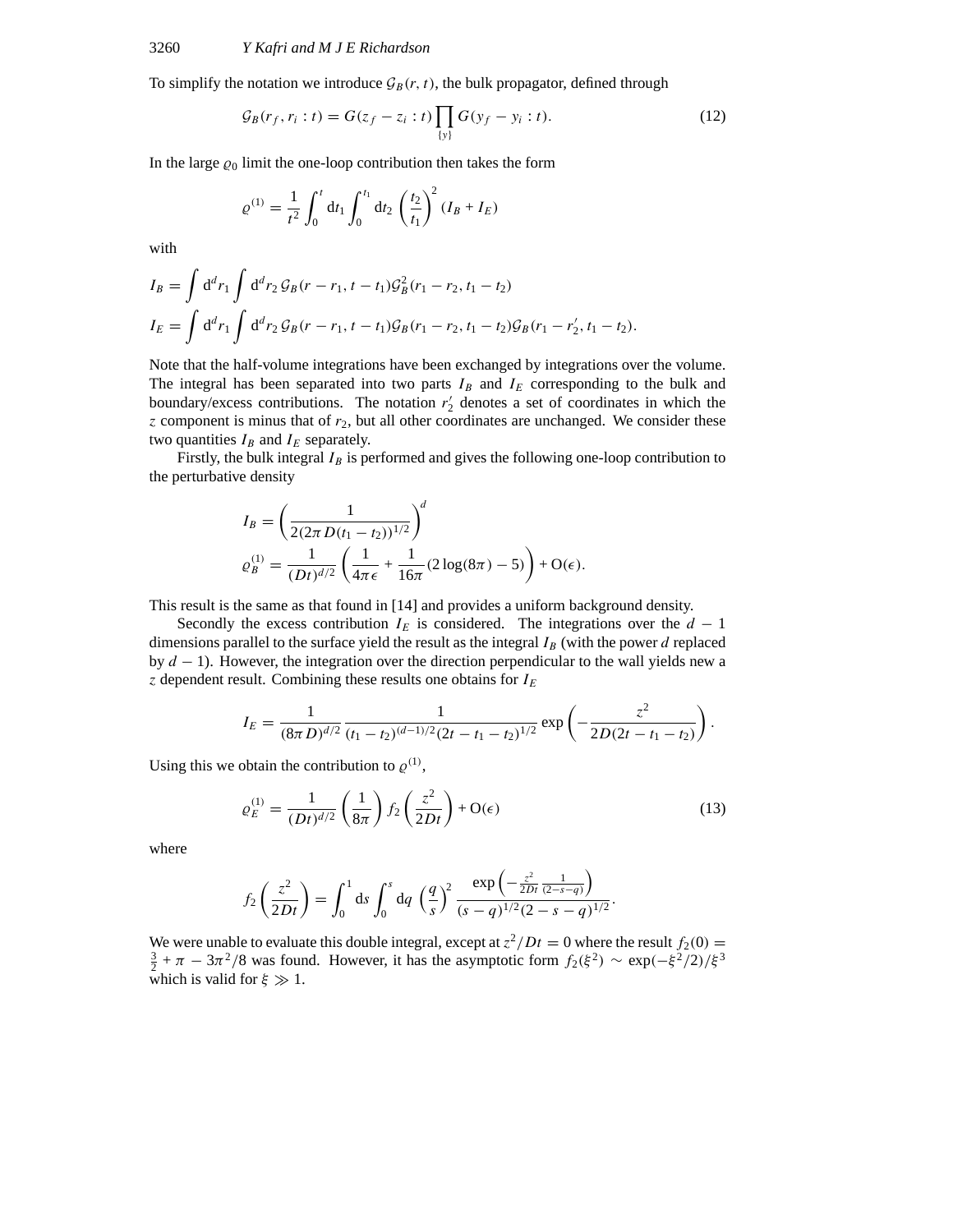*The counter-term*  $\varrho_{ct}^{(1)}$ . As before in terms of the classical propagator this contribution takes the simple form, see figure  $2(c)$ .

$$
\varrho_{ct}^{(1)} = -2Z_g^{(1)}g\mu^{\epsilon}D\int_0^t dt_1 \int_{z>0} d^dr \, {}_1\mathcal{G}_C(r-r_1,t-t_1)(\varrho^{(0)}(t_1))^2.
$$

In the large  $\varrho_0$  limit this is evaluated in a manner similar to  $\varrho^{(0)}$  to give  $\varrho_{ct}^{(1)} = -Z_g^{(1)}/2Dtg\mu^{\epsilon}$ .

All the required perturbative results have now been obtained up to the order of one loop. These tree-level and one-loop results are combined and rewritten as in equation (2) as the sum of a spatially independent, background density  $\rho_B$  and a spatially dependent, excess density *%E*

$$
\varrho_B(t) = \frac{1}{2gDt\mu^{\epsilon}} + \frac{1}{(Dt)^{d/2}} \left[ \frac{1}{4\pi\epsilon} + \frac{2\log(8\pi) - 5}{16\pi} \right] - \frac{1}{4\pi\epsilon Dt\mu^{\epsilon}} + O(g) \tag{14}
$$

$$
\varrho_E(t) = \frac{1}{8\pi (Dt)^{d/2}} f_2\left(\frac{z^2}{2Dt}\right) + \mathcal{O}(g)
$$
\n(15)

where the results here are correct at the level of one loop. In the next section this perturbative density will be used to obtain the late-time results by the use of the RG.

#### *The flow equations*

A Callan–Symanzik equation for the density can be obtained by noting that any observable must be independent from the arbitrary  $\mu$ . Using this fact and dimensional analysis allows one to write two partial differential equations which can be combined to give

$$
\left[\frac{\partial}{\partial \log z} + 2 \frac{\partial}{\partial \log Dt} - d \frac{\partial}{\partial \log \varrho_0} + \beta(g) \frac{\partial}{\partial g} + d\right] \tilde{\varrho}(z, Dt, \varrho_0, g, \mu) = 0
$$
\n
$$
\left[\frac{d}{d \log s} + d\right] \tilde{\varrho} = 0
$$
\n(16)

where we have rewritten the sum of partial derivatives as a total derivative with respect to a scaling variable *s*. Following the notation in [14] we write  $\tilde{X} = X(s)$  for early-time quantities and  $X = X(1)$  for late-time quantities,

$$
s^{d}\tilde{\varrho} = \varrho \qquad \tilde{z} = sz \qquad \tilde{t} = s^{2}t \qquad \tilde{\varrho}_{0} = s^{-d}\varrho_{0} \qquad \tilde{g} = \int \beta(g) \, d\log(s) \tag{17}
$$

and obtain the exact relation between a density with arguments  $\{z, Dt, \varrho_0, g, \mu\}$  to a density with  $\{\tilde{z}, D\tilde{t}, \tilde{\varrho}_0, \tilde{g}, \mu\}$ 

$$
\varrho(z, Dt, \varrho_0, g, \mu) = \left(\frac{D\tilde{t}}{Dt}\right)^{d/2} \tilde{\varrho}(\tilde{z}, D\tilde{t}, \tilde{\varrho}_0, \tilde{g}, \mu).
$$
\n(18)

Next we will take the limit of large  $t/\tilde{t}$  ( $s \to 0$ ). In this case the equation relates a system at late times *t* to the density of a system with a large initial density  $\tilde{\varrho}_0$  measured at early times  $\tilde{t}$ .

# *The late-time density excess below two dimensions*

The scaling equation derived above is now used to obtain the late-time density. Using the notation for early-time quantities defined above, the perturbative excess, equation (15) is rewritten with  $t \to \tilde{t}$  etc and inserted into the scaling equation (18). In dimensions  $d = 2 - \epsilon$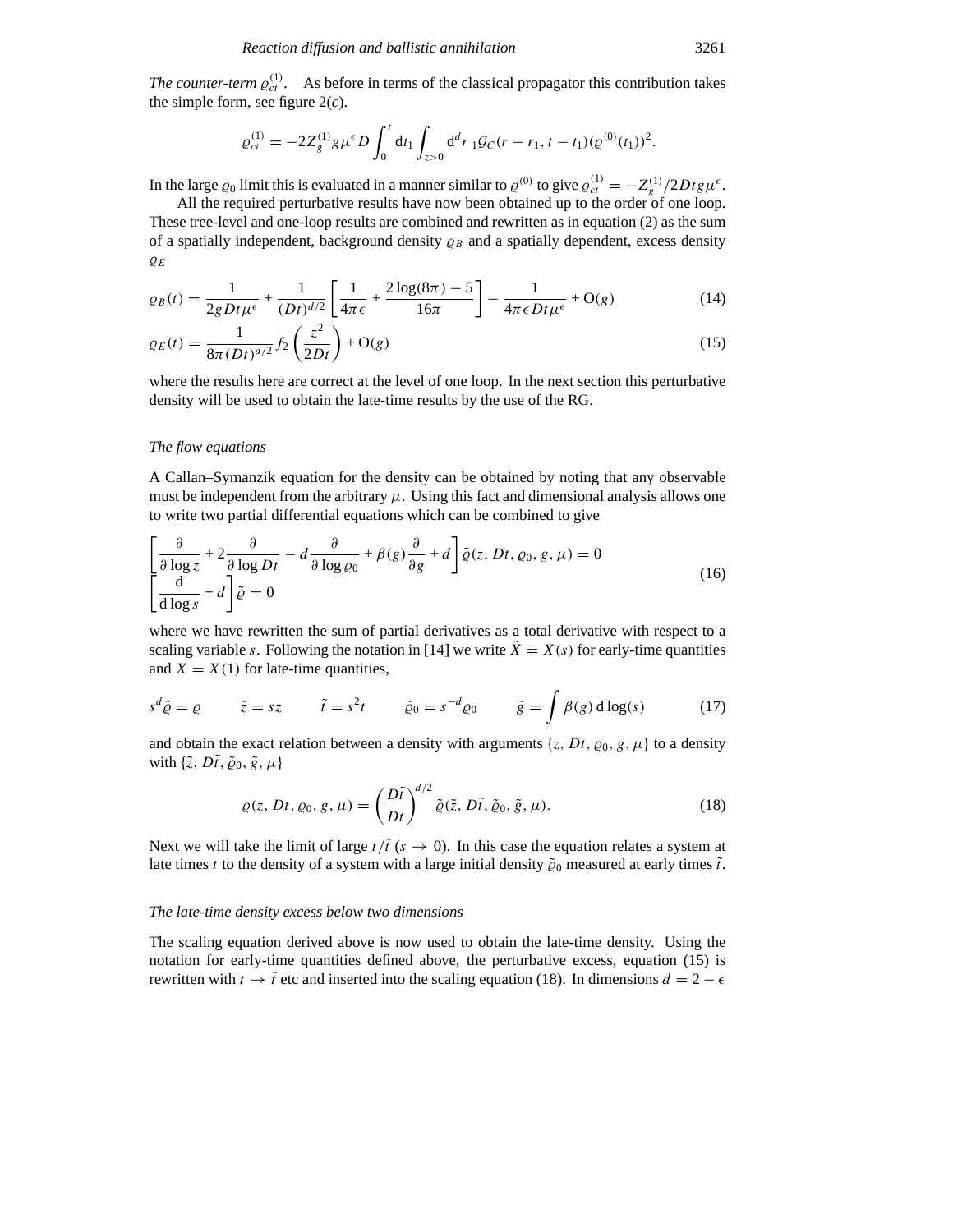the quantity  $\tilde{g}$  tends to its fixed point value  $\tilde{g} = 2\pi \epsilon$  as the ratio  $t/\tilde{t}$  increases. The spatially independent and dependent density components become in the late-time limit

$$
\varrho_B(t) = \frac{1}{(Dt)^{d/2}} \left[ \frac{1}{4\pi\epsilon} + \frac{2\log(8\pi) - 5}{16\pi} \right] + \mathcal{O}(\epsilon)
$$
\n(19)

$$
\varrho_E(z,t) = \frac{1}{8\pi (Dt)^{d/2}} f_2\left(\frac{z^2}{2Dt}\right) + \mathcal{O}(\epsilon). \tag{20}
$$

As expected, the bulk value is unchanged from the well known case derived in [14] and given in table 1. However, also present is an excess  $\rho_E$  that decays at the same rate as the bulk case, i.e. it has a fixed amplitude with respect to  $\rho_B$ . It shares the same universality as the bulk case in as much as it is independent of  $\varrho_0$  and the reaction rate  $\lambda$ . It should be noted that the excess is not localized at the boundary but extends diffusively into the system by virtue of the functional dependence of  $f_2$  on the ratio  $z^2/Dt$ .

#### *The late-time density excess in two dimensions*

In two dimensions the beta function takes a different form  $\beta_g \propto g^2$ . In this case we have the scaling of the reaction parameter in the perturbative density  $\tilde{g} \sim [4\pi \log(t/\tilde{t})]^{-1}$ . The leadingorder terms in time are now taken, which involves the RG-improved tree-level calculation for the bulk density and the one-loop calculation for the excess density

$$
\varrho_B(t) = \frac{\log(Dt/Dt)}{8\pi Dt} + \mathcal{O}\left(\frac{1}{t}\right) = \frac{\log(t)}{8\pi Dt} + \mathcal{O}\left(\frac{1}{t}\right)
$$
  

$$
\varrho_E(z, t) = \frac{1}{8\pi Dt} f_2\left(\frac{z^2}{2Dt}\right) + \mathcal{O}\left(\frac{1}{t\log(t)}\right).
$$
 (21)

Again, the bulk density is the known result given in table 1. Now the leading-order term of the excess is the fully universal, asymptotically exact result for two dimensions. We will discuss this further in the summary.

## *1.2. Exact solution in one dimension*

The RG has provided the universal properties of the density excess as a function of dimension and the late-time form was found exactly for the case of two dimensions. However, the epsilon expansion is not expected to give accurate results in one dimension. In this section we solve the one-dimensional case with an infinite reaction rate. However, by virtue of the universality demonstrated above, the results to be described are also valid for any finite reaction rate.

The model is now defined in dimension  $d = 1$  with an infinite on-site reaction rate. Since the reaction rate is infinite, each lattice site can be occupied by at most one particle. Denoting a particle on site *k* by  $A_k$  and an empty site by  $O_k$  the dynamics of the model are then

$$
O_k A_{k+1} \leftrightarrow A_k O_{k+1} \qquad \text{with a rate D} A_k A_{k+1} \to O_k O_{k+1} \qquad \text{with a rate 2D}
$$
 (22)

where *k* is restricted to the positive integers. At  $t = 0$  the state of the system is chosen to be an uncorrelated random initial state with density  $\frac{1}{2}$ .

Homogeneous reaction systems in one dimension have been solved exactly by various methods [10–13]. For inhomogeneous systems, a general method was recently proposed in which the model is solved by mapping it onto a dual system [24, 25]. Using this method, the master equation is first written in a quantum spin chain representation. Each configuration is represented by a vector  $|s_1, s_2, \ldots \rangle \equiv |\{s_i\}\rangle$ , where  $s_i$  takes the value  $\frac{1}{2}$  if site *i* is empty and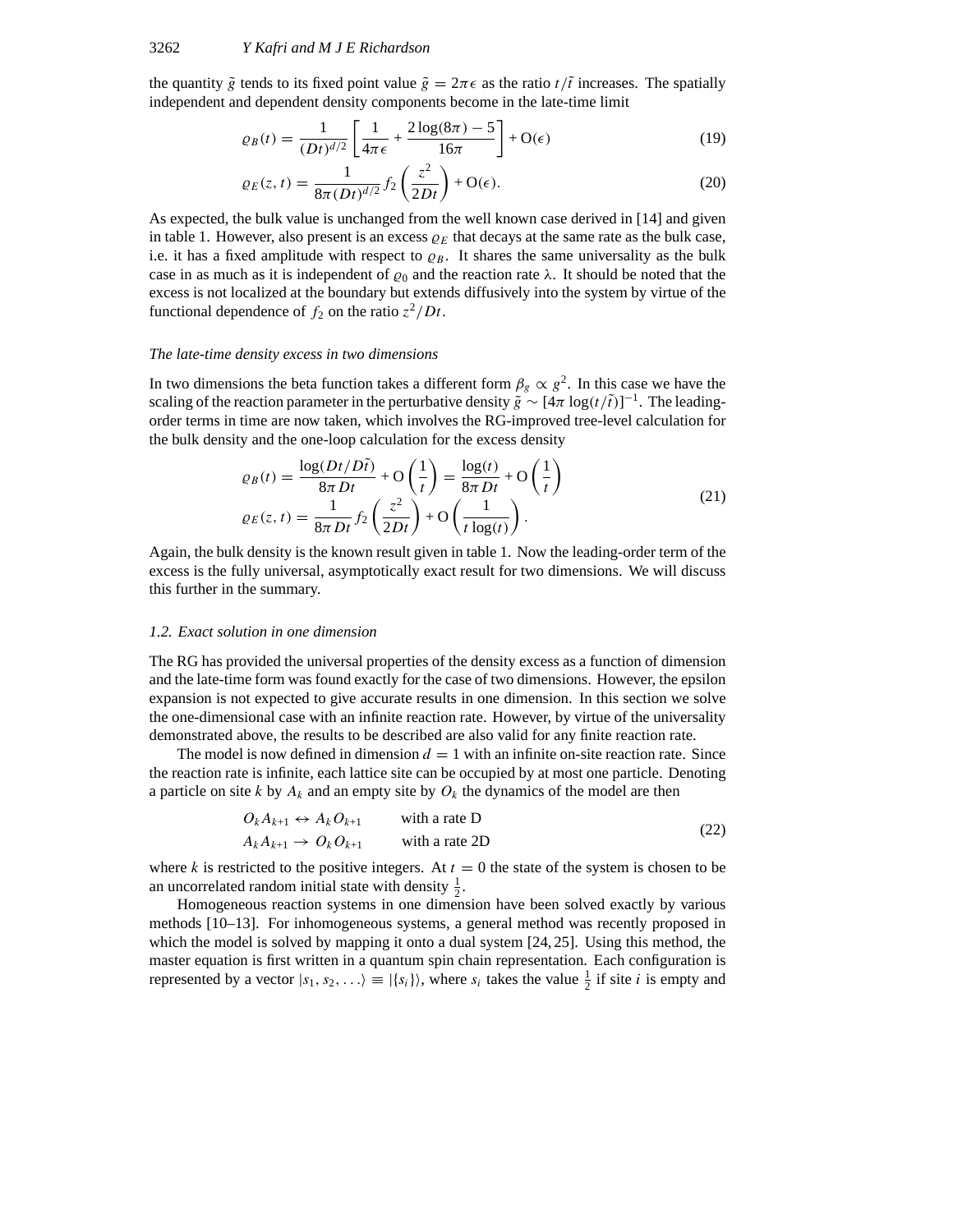$-\frac{1}{2}$  is site *i* is occupied. The state ket of the system is defined similarly to the bosonic case to be

$$
|P(t)\rangle = \sum_{\{s\}} P(\{s_i\} : t) |\{s_i\}\rangle \qquad \partial_t |P\rangle = -\mathcal{H}|P\rangle
$$
  

$$
\mathcal{H} = -D \sum_{k=1}^{\infty} (s_k^{\dagger} s_{k+1}^{-} + s_{k+1}^{+} s_k^{-} + 2s_k^{\dagger} s_{k+1}^{+} - (1 - \sigma_k^{z})/2).
$$
 (23)

Here  $s_k^{\pm} = (\sigma_k^x \pm i \sigma_k^y)/2$ , where the  $\sigma$  are Pauli matrices. Averages are calculated in the same way as the bosonic case, by using the projection state  $\langle \cdot | = \sum_{\{s\}} \langle \{s_i\} |$ . It was shown that using a similarity transformation the system can be mapped onto a dual process with the following dynamics:

$$
A_k A_{k+1} \to 0_k 0_{k+1} \qquad \text{rate 2D for sites } k = 1 ... \infty
$$
  
\n
$$
0_k A_{k+1} \to A_k 0_{k+1} \qquad \text{rate D for sites } k = 0 ... \infty
$$
  
\n
$$
A_k 0_{k+1} \to 0_k A_{k+1} \qquad \text{rate D for sites } k = 1 ... \infty
$$
  
\n
$$
A_1 A_2 \to 0_1 0_2 \qquad \text{rate D.}
$$
  
\n(24)

Denoting the dual Hamiltonian as  $\hat{\mathcal{H}}$ , the required density takes the form

$$
\varrho_k(t) = \frac{1}{2} \langle 2|e^{-\hat{\mathcal{H}}t}|k-1,k\rangle.
$$

Here  $\langle 2|$  is the sum of all two-particles states and  $|k - 1, k\rangle$  is the initial state with only two particles located at sites *k* and *k*−1. However, since the reaction rate is infinite the two-particle transition probability can be written in terms of single-particle transition probabilities, giving the density as

$$
\varrho_k(t) = \frac{1}{2} \sum_{m=0}^{\infty} \sum_{n=m+1}^{\infty} [T_{m,k-1}(t) T_{n,k}(t) - T_{n,k-1}(t) T_{m,k}(t)] \tag{25}
$$

where  $T_{n,k}(t)$  is the probability of a particle starting at site *n* to be at site *k* at time *t* in the dual system with the forms

$$
T_{z,a}(t) = B(z - a : t) + B(z + a : t)
$$
  
\n
$$
T_{0,a}(t) = 1 - \sum_{m=1}^{\infty} T_{m,a}(t).
$$

Here  $B(m : t) = e^{-2Dt} I_m(2Dt)$  is the single-particle propagator with  $I_m$  the order-*m* modified Bessel function. Using these, results the double sum (25) is reduced to

$$
\varrho_k(t) = \frac{1}{2} \Bigg[ -B(1-k:t) \sum_{m=3}^{\infty} B(m-k:t) + \sum_{m=2}^{\infty} B(m-k:t) [B(m-k:t) + B(m+1-k:t)]
$$
  
+
$$
B(k:t) \sum_{m=2}^{\infty} B(m+k:t) - \sum_{m=1}^{\infty} B(m+k:t) [B(m+k:t) + B(m+1+k:t)]
$$
  
-
$$
B(k:t) \sum_{m=2}^{\infty} B(m-k:t) + B(m+k:t) + B(k:t) + B(1-k:t) \Bigg].
$$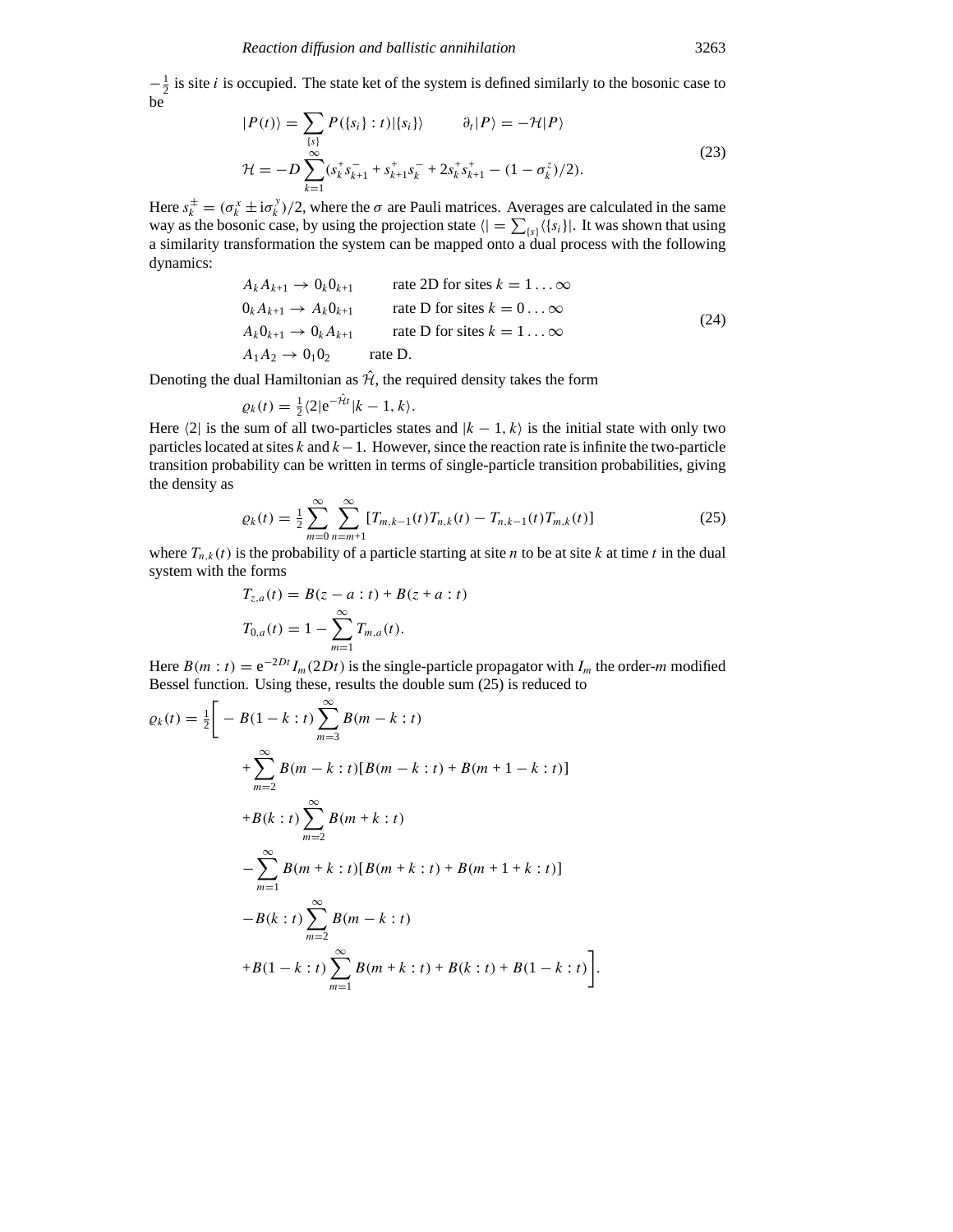**Table 1.** The known results for the late-time bulk density and the new results for the bounded system.

| d            | Late-time bulk density $\rho_B$                                                                           | Late-time excess density $\rho_E$                                                  |
|--------------|-----------------------------------------------------------------------------------------------------------|------------------------------------------------------------------------------------|
|              | $\frac{1}{(8\pi Dt)^{1/2}}$                                                                               | $\frac{1}{(8\pi Dt)^{1/2}} f_1\left(\frac{z^2}{Dt}\right)$                         |
| $2-\epsilon$ | $\frac{1}{4\pi\epsilon(Dt)^{d/2}}\left[1+\frac{\epsilon}{4}\left(2\log(8\pi)-5\right)\right]+O(\epsilon)$ | $\frac{1}{(8\pi Dt)^{d/2}} f_2\left(\frac{z^2}{Dt}\right) + \mathcal{O}(\epsilon)$ |
|              | $\frac{\log(t)}{8\pi Dt}$                                                                                 | $\frac{1}{(8\pi Dt)} f_2\left(\frac{z^2}{Dt}\right)$                               |
| >2           | $rac{1}{2\lambda t}$                                                                                      | sub-leading                                                                        |

Taking the late-time limit, which is valid when  $\sqrt{Dt}$  is much greater than the lattice spacing and writing  $k = z$ , we obtain

$$
\varrho(z,t) = \frac{1}{\sqrt{8\pi Dt}} \left[ \text{erf}\left(\frac{z}{\sqrt{2Dt}}\right) + \sqrt{2} \text{erfc}\left(\frac{z}{\sqrt{4Dt}}\right) \exp\left(-\frac{z^2}{4Dt}\right) \right]
$$
  

$$
\varrho(z,t) = \frac{1}{\sqrt{8\pi Dt}} + \varrho_E(z,t)
$$
 (26)

where again the density is split into bulk and excess  $\rho_E$  components

$$
\varrho_E(z, t) = \frac{1}{\sqrt{8\pi Dt}} f_1\left(\frac{z^2}{2Dt}\right)
$$
  

$$
f_1(\xi^2) = \sqrt{2} \operatorname{erfc}\left(\frac{\xi}{\sqrt{2}}\right) \exp\left(\frac{-\xi^2}{2}\right) - \operatorname{erfc}(\xi).
$$
 (27)

As expected the bulk component of the density  $\varrho_B$  is found to be identical to the infinite, unbounded case [12, 13]. The asymptotic form of the function is  $f_1(\xi^2) \sim \exp(-\xi^2/2)/\xi$ .

## *1.3. Summary of the diffusive case*

Results have been presented from an analysis of a reaction-diffusion process near an impenetrable boundary. It was found that in two dimensions and below a density excess forms near the boundary and extends into the bulk diffusively. The density can be written in the following form

$$
\varrho(z,t) = \varrho_B(t) + \varrho_E(z,t)
$$

where  $\rho_B(t)$  is the bulk result seen in a translationally invariant system and  $\rho_E$  is the boundaryinduced excess density—see table 1. Using the field-theoretic RG the universal properties of the density excess were found. It was shown that the excess is independent of both the initial density and the reaction rate *λ*. In two dimensions it was found that the density excess is marginally less dominant than the bulk, with the following asymptotic (large  $z^2/2Dt$ ) limit

$$
\varrho_E = \frac{1}{8\pi Dt} \left(\frac{2Dt}{z^2}\right)^{3/2} \exp\left(-\frac{z^2}{4Dt}\right) \qquad \text{in two dimensions.} \tag{28}
$$

The full asymptotically-exact late-time result is given by (21) with the double integral (13) and is plotted in figure 3.

In one dimension the excess density was obtained exactly (27) by the solution of a corresponding quantum spin system and is also plotted in figure 3, with the asymptotic (large  $z^2/2Dt$ ) limit

$$
\varrho_E = \frac{1}{(8\pi Dt)^{1/2}} \left(\frac{2Dt}{z^2}\right)^{1/2} \exp\left(-\frac{z^2}{4Dt}\right) \qquad \text{in one dimension.} \tag{29}
$$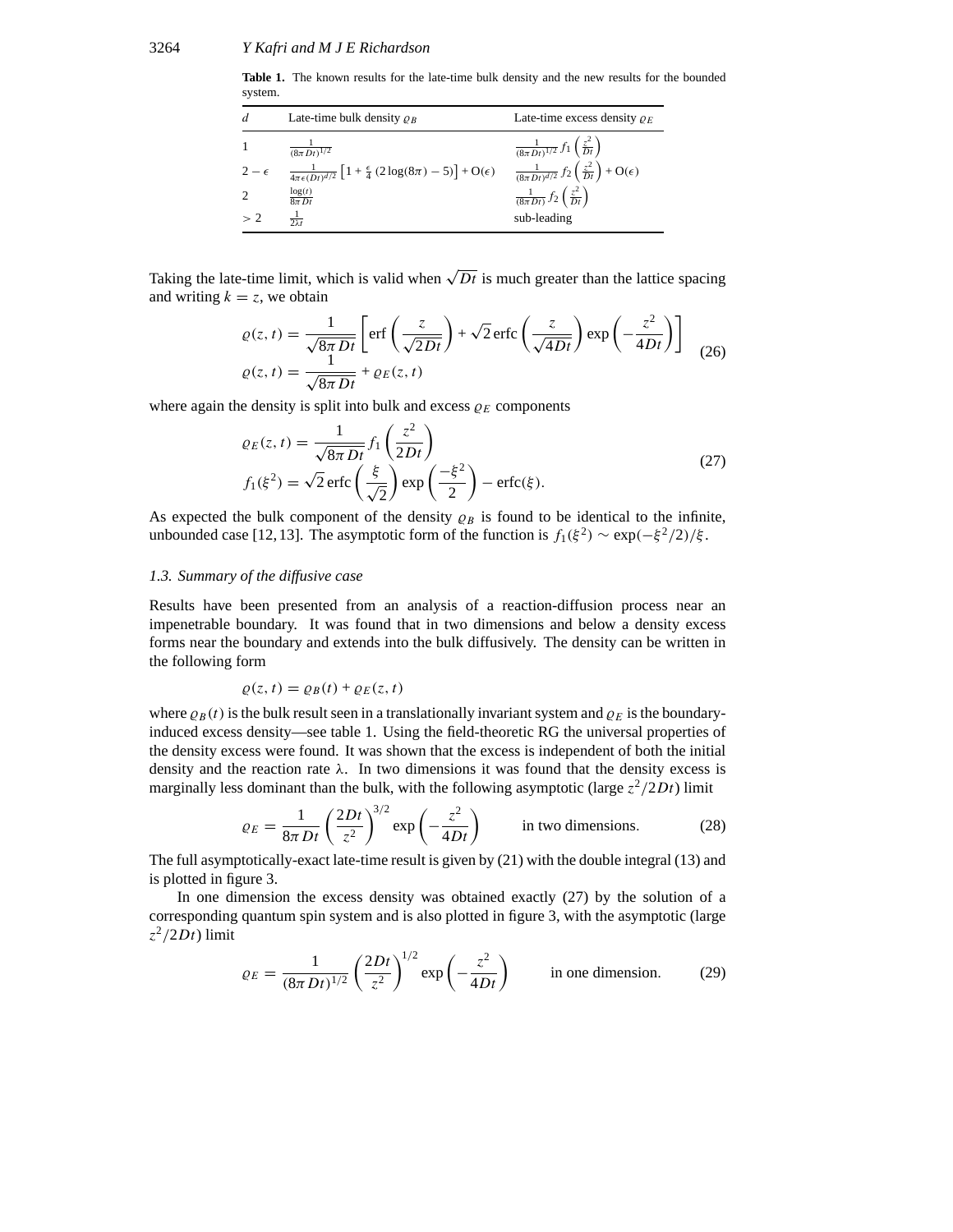

**Figure 3.** The density excess in one and two dimensions,  $f_1$  and  $f_2$ . The RG results are compared with simulations at time  $t = 10$  (○) and  $t = 80$  (\*). The exact results  $f_1$  calculated for infinite reaction rate is compared with simulations for finite reaction rate  $\lambda = \frac{1}{2}$  (+) demonstrating the universality.

Here we see that the excess and bulk density share the same leading order decay of  $\rho \sim t^{-1/2}$ . The ratio between the density at the boundary and the density far in to the bulk below two dimensions is thus independent of all system parameters except the dimension of space. In one dimension it is numerically equal to  $\sqrt{2}$  and it is interesting to note that the RG gives quite a fair indication of this ratio

$$
\frac{\varrho(0,t)}{\varrho_B(t)} = 1 + \epsilon \left( \frac{3}{4} + \frac{\pi}{2} - \frac{3\pi^2}{16} \right) + O(\epsilon^2)
$$
\n(30)

which is ∼1.47 for one dimension ( $\epsilon = 1$ ). It should also be noted that above the critical dimension there is a sub-dominant density excess. However, these effects are transient and quickly decay to yield the predicted mean-field result.

We end the discussion of the diffusive case by considering the implications of the solution in  $d = 1$  to the coarsening dynamics of the critical Ising model. As explained earlier, the domain wall dynamics in this Ising system can be mapped onto the mutually annihilating random walk [6]. The boundary in the reaction system corresponds to a fixed spin in the magnetic system. Consider the magnitude of the coarse-grained magnetization near this fixed spin. This quantity is a function of the local density of domain walls—the fewer the domain walls the higher the magnetization. The density excess (27) implies a higher density of domain walls near the fixed spin. This yields the counter-intuitive result that the absolute value of the coarse-grained magnetization is *lower* near fixed spin.

## **2. Ballistic annihilation near a boundary in one dimension**

In the previous section the effect of an impenetrable boundary on the single-particle reactiondiffusion process  $A + A \rightarrow 0$  was examined. It was found that for diffusing reactants a density excess was produced at the boundary. In this section we will demonstrate that this effect is not independent of the reactants' dynamics: for the case of ballistic annihilation a density *deficit* is formed.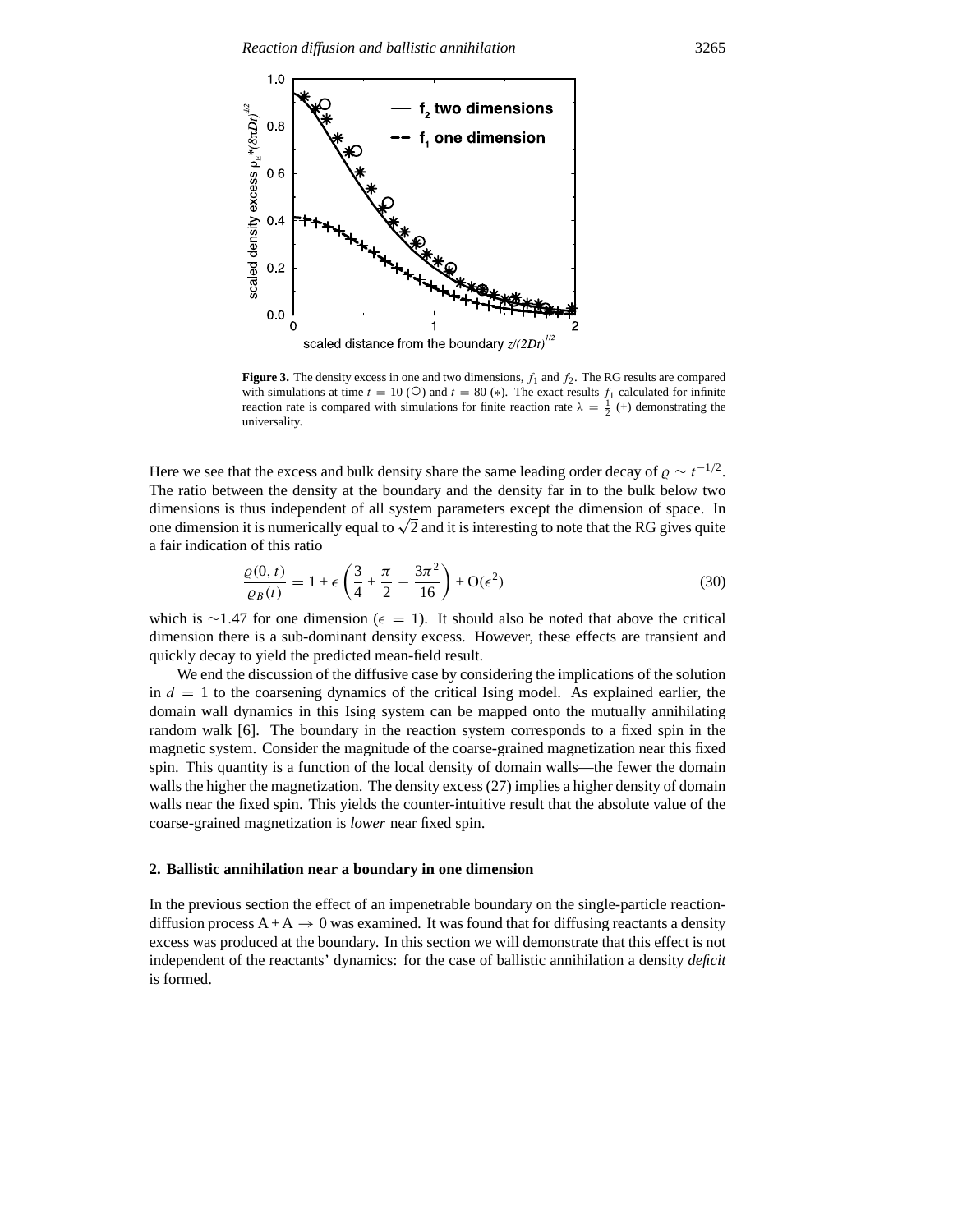By ballistic motion, it is meant that reactants travel in straight lines until they collide and a reaction occurs. These dynamics are relevant for gas-phase and some excitonic reactions [3] and a good review can be found in [8]. Because of the deterministic dynamics of individual reactants, the only sources of noise are in the initial distribution of particles or if the reaction rate is finite. Though a great deal of analytic work exists on these systems, they have largely examined two kinds of initial conditions in one dimension. One form of initial condition was introduced [26] to examine the dynamics of reaction fronts and has been demonstrated to be universal with respect to a finite reaction rate [27]. However, the case that will interest us in this section is that of random initial conditions whereby particles are distributed upon a line with each particles' velocity drawn from the same distribution. A broad variety of initial-velocity distributions have been studied [8, 28, 29] and universal effects analysed for the continuous case [30]. However, in these cases the systems that have been examined have been infinite and translationally invariant.

In this section we will generalize the binary-velocity model introduced by Elskens and Frisch [31]. The behaviour of this translationally invariant system will be recalled below and the generalization to the case of a semi-infinite system bounded by a reflecting wall will be introduced. The basic results will be stated and then details of the method given. Finally, the section is closed with a summary of the behaviour in the late-time limit.

#### *Summary of known results for the unbounded system*

The model introduced in [31] comprises an infinite line upon which particles move with fixed velocity +*c* or −*c*. When two particles meet a mutual annihilation always occurs, and both particles are removed from the system. The initial conditions provide the only source of noise and are defined such that at time  $t = 0$  particles are equally spaced along the line and given either of the two fixed velocities with equal probability. A mean-field approach predicts that the density decay should vary as  $\rho \sim t^{-1}$ . Nevertheless, the density decay derived from a full solution of the model has the form  $\rho \sim t^{-1/2}$ . This is the same exponent as for the diffusive case, but it should be stressed that whereas in the diffusive case the changed exponent comes from a dynamic effect, in ballistic annihilation it is a property only of the initial conditions. This can be seen from the following qualitative argument. Consider the density fluctuations in a domain of length  $\ell$ . The typical fluctuation in the difference of particle numbers with  $v = +c$ and *v* = −*c* inside this domain is  $\propto \ell^{1/2}$ . After a time  $\propto \ell$  only the residual fluctuation will remain, so that the density  $\rho$  will be  $\propto \ell^{-1/2}$ . Re-expressing  $\ell$  as a function of *t* one obtains the correct density-decay exponent  $\varrho \propto t^{-1/2}$ .

#### *Annihilations near a boundary—new results*

A reflecting boundary is now introduced into the model defined above. The boundary is placed at position  $z = \frac{1}{2}$  on the one-dimensional line and particles are placed, equally spaced at positions  $z = 1, 2, \ldots$ . When referring to particle *k* it is meant that this is the particle that was at position  $z = k$  at time  $t = 0$ . Each particle is given a velocity of either +*c* or  $-c$  with equal probability. The velocity of each particle is fixed unless it reaches the impenetrable, reflecting boundary. In this case a particle with velocity −*c* rebounds with a fixed velocity +*c*. Reactions occur with a probability of unity on contact, so that once the trajectories of two particles meet a mutual annihilation always occurs, see figure 5 for an illustration of the dynamics.

The quantity of interest is the density  $\rho$  averaged over all possible initial velocity distributions. It will be demonstrated below that this density can be written as a sum of a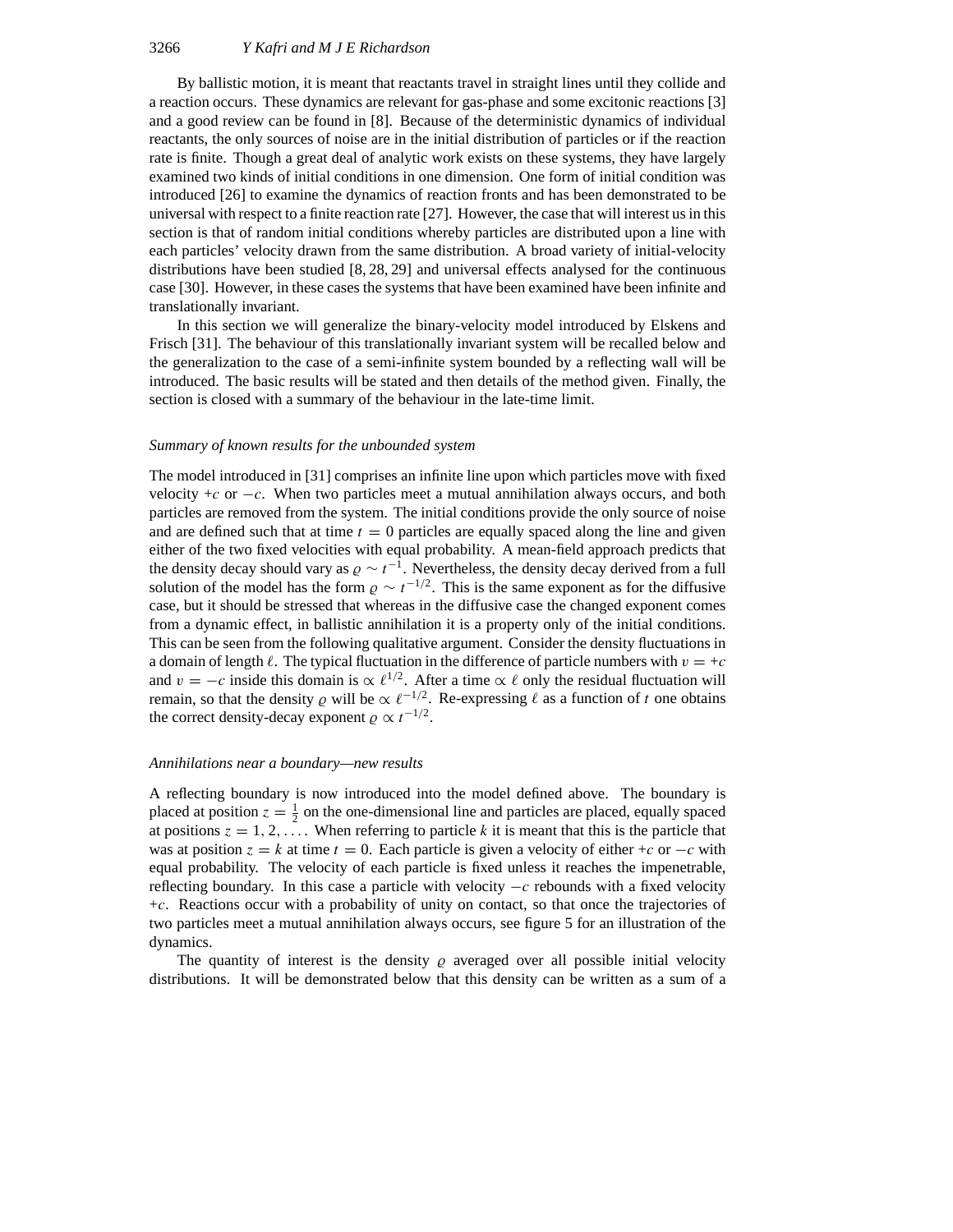

Figure 4. An illustration of the mapping to the ballot problem. The arrows, representing the direction a particle is moving, are considered as moves of a random walker as illustrated above.



**Figure 5.** An example of the initial conditions studied. The numbers mark lattice sites, and dashed lines represent the trajectories of the particles.

bulk, background density  $\rho_B$  equivalent to that calculated in [31] and a boundary-induced density deficit  $\rho_D$ 

$$
\varrho(z,t) = \varrho_B(t) + \varrho_D(z,t).
$$

The scaling form of the density deficit, given exactly in the following sub-sections, is

$$
\varrho_D(z,t) = -\frac{1}{(ct)^{1/2}} g\left(\frac{z}{ct}\right) \tag{31}
$$

and should be compared to the diffusive form which decays with the same exponent ∼*t*<sup>−</sup>1*/*<sup>2</sup> but is a function of the dimensionless quantity  $z^2/Dt$ . In the ballistic case it is also seen that the effect penetrates from the boundary into the bulk, though here it is ballistic by virtue of the dependence of *g* on the dimensionless form *z/ct*.

A detailed description of the exact solution now follows. First, the probability of any specific pair of particles to react is calculated. The method of solution is combinatoric and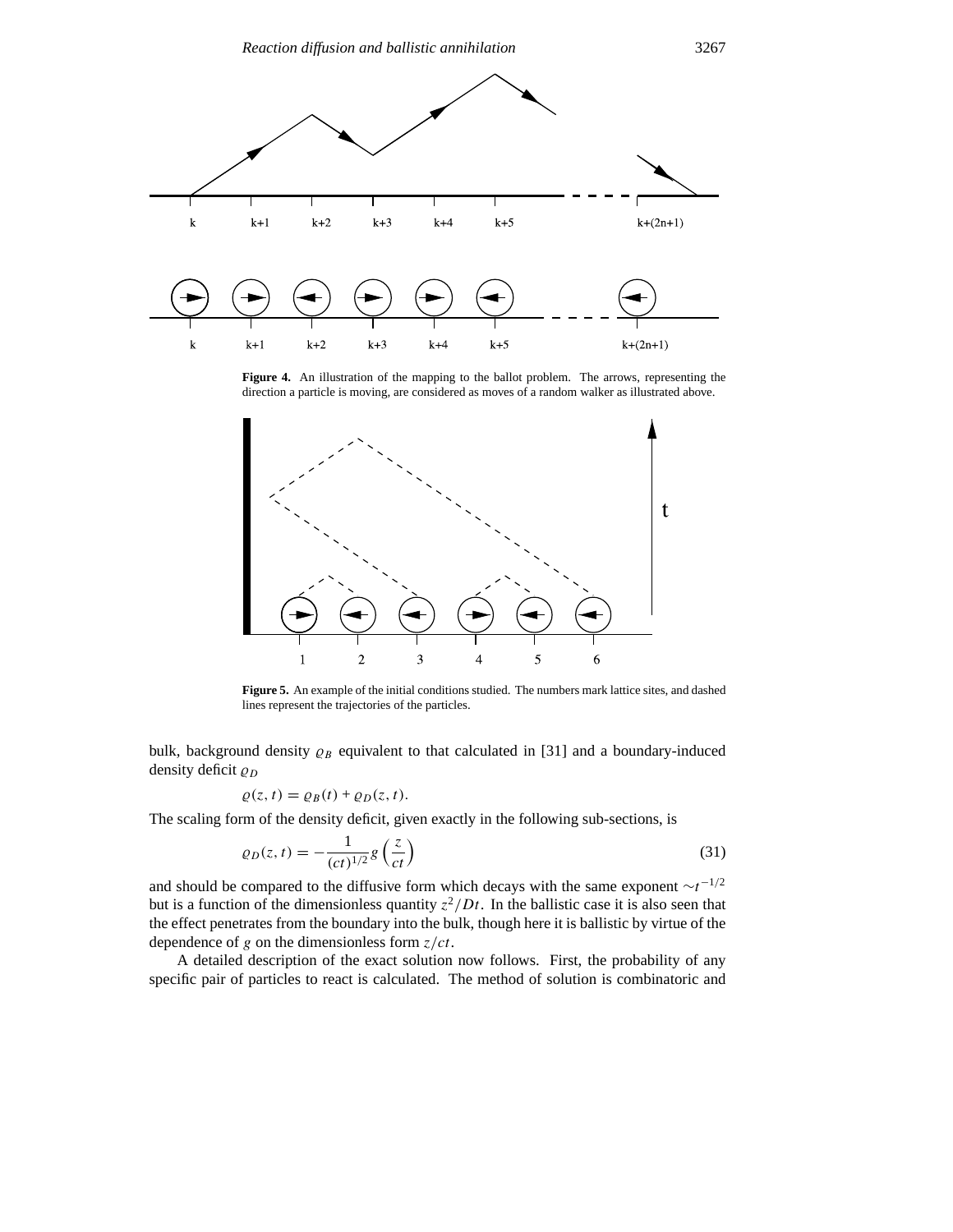related to the well known *ballot problem* [32] of probability theory. From this fundamental pair-reaction probability all other quantities are obtained, including the density profile and the profiles for left- and right-moving particles.

# *2.1. Exact solution in one-dimension*

#### *The pair annihilation probability*

Because the model defined above has a reaction probability of one, only mutual annihilations between even and odd particles are possible. There are two cases that need to be considered: either the even or the odd particle can be nearest the boundary. We obtain all the possible pair-annihilation probabilities by considering an odd-numbered particle *k* annihilating either with even particle  $k + (2n + 1)$  or even particle  $k - (2n + 1)$  where  $n = 0, 1, \ldots$ .

Consider first the probability of the odd-numbered particle *k* to mutually annihilate with particle  $k + (2n+1)$ . This probability has two contributions: (i) direct annihilation with particle *k* having initial velocity  $v = +c$  and (ii) indirect annihilation with particle *k* having an initial velocity  $v = -c$  but rebounding from the wall. For direct annihilation the calculation is identical to the homogeneous case [31]. A mapping exists to the problem of a random walker returning to the origin after  $2n + 2$  steps for the first time—this is the so-called ballot problem (see figure 4). The probability for this to happen, given that the initial velocity of particle *k* is +*c* is

$$
\frac{1}{2n+1} \left(\frac{1}{2}\right)^{2n+1} {2n+1 \choose n+1}.
$$
 (32)

Next, consider the contribution from the indirect case whereby a particle is first reflected from the boundary before annihilating. In this case the initial velocity of particle *k* is  $v = -c$ with the total probability given by the product of equation (32) and the probability that particle *k* reaches the boundary. The latter can be found by noting that particles labelled by an even index with an initial velocity  $v = -c$  are always annihilated before arriving at the wall. It is therefore equivalent to the probability of a random walker not to have returned to the origin after  $k - 1$  steps,

$$
\left(\frac{1}{2}\right)^{k-2} \sum_{x=2,4...}^{k-1} \frac{x}{k-1} {k-1 \choose \frac{x+k-1}{2}} = \left(\frac{1}{2}\right)^{k-2} {k-2 \choose \frac{k-3}{2}} \tag{33}
$$

where this is conditional on particle *k* having an initial velocity  $v = -c$ . Combining the two results of equations (32) and (33) gives the net probability that particle *k* interacts with particle  $k + (2n + 1)$ ,  $P_{k,k+(2n+1)}$  regardless of particle *ks*' initial velocity

$$
P_{k,k+(2n+1)} = \frac{1}{2n+1} \left(\frac{1}{2}\right)^{2n+2} {2n+1 \choose n+1} \left(1 + \left(\frac{1}{2}\right)^{k-2} {k-2 \choose \frac{k-3}{2}}\right). \tag{34}
$$

The final case of the odd-numbered particle *k* to interact with particle  $k - (2n + 1)$ ,  $P_{k,k-(2n+1)}$ , can also be derived using the arguments given above

$$
P_{k,k-(2n+1)} = \frac{1}{2n+1} \left(\frac{1}{2}\right)^{2n+1} {2n+1 \choose n+1}.
$$
 (35)

Equations (34) and (35) give all the possible pair annihilation probabilities in the system, where it should be remembered that particle *k* is odd-numbered.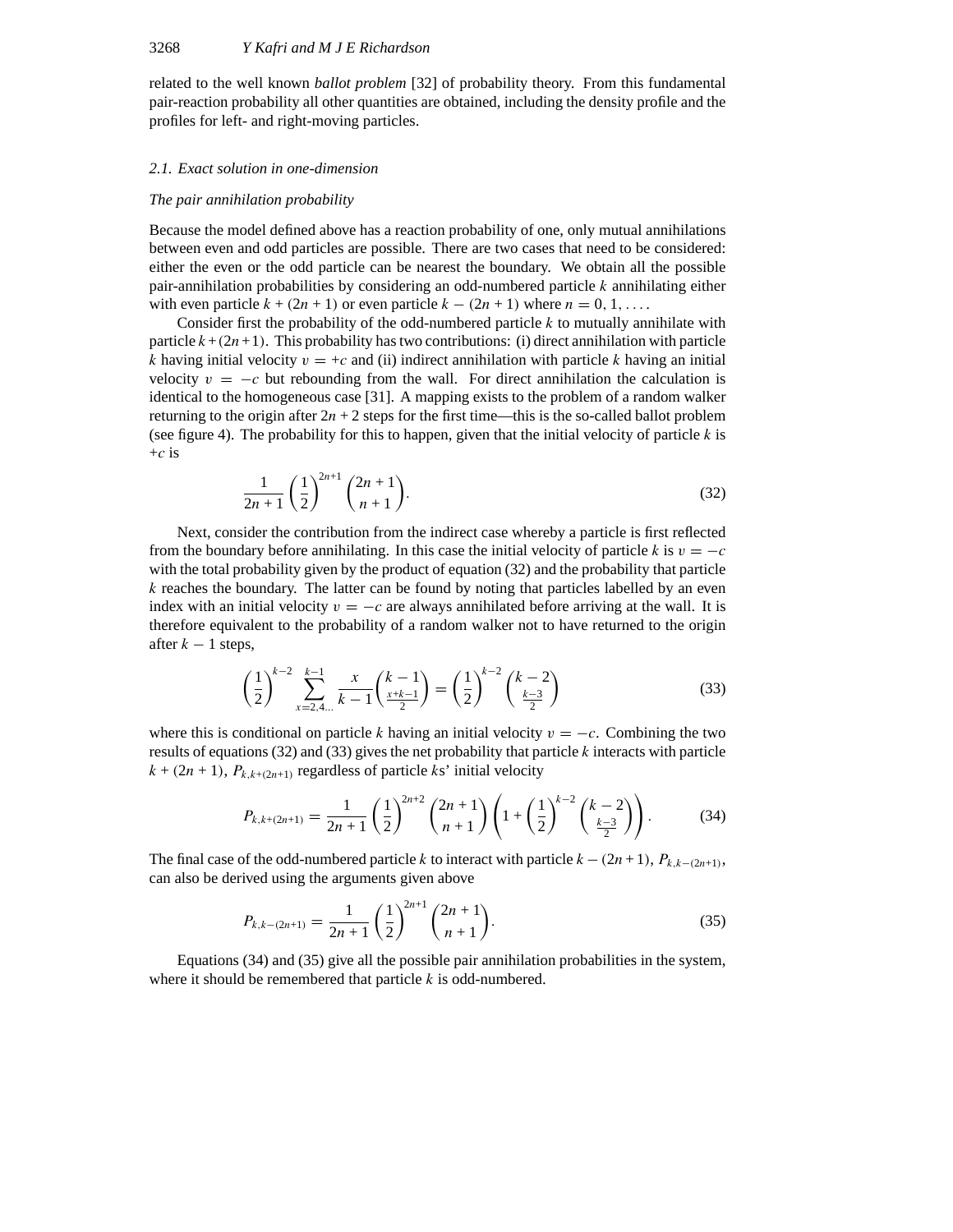# *The density calculation*

To ease the notation in this section we set  $c = 1$ , corresponding to a trivial redefinition of time. The initial conditions of equally spaced particles introduces a discretization of time into the problem. We consider the model at integer time steps when particles will be found only at positions  $z = 1, 2, \ldots$  which we call lattice sites. In the calculation of the density two cases must be considered: (i)  $z \geq t$  when the presence of the boundary does not affect the density profile, (ii)  $z < t$  where the boundary does affect the profile.

*(i) The case*  $z \geq t$ . Here the density is the same as for the infinite-system case [31]. The contribution to  $\rho(z, t)$  can arise from particle  $z + t$  and  $z - t$ . Using the mapping to the ballot problem we find

$$
\varrho(z,t) = \left(\frac{1}{2}\right)^{2t-1} \binom{2t-1}{t-1} \tag{36}
$$

which is the probability of particle  $z - t$  not to interact with particles up to and including  $z + (2t - 1)$  added to an equal contribution from particle  $z + t$ . Note that the results are valid for  $t = z$  since the contribution from a particle initially at site 1 with velocity  $v = -1$  which rebounded off the wall is equivalent to the contribution from a 'ghost' particle initially at site 0 with velocity  $+1$ .

*(ii) The case*  $z > t$ . There are two contributions to the density at site z, one from particle *z* + *t* with an initial velocity  $v = -1$  and another from particle  $t - z + 1$  with an initial velocity *v* = −1 which rebounded from the wall at time  $t - z + \frac{1}{2}$ . First, the contribution from particle  $z + t$  is considered with *z* odd. This particle reaches site *z* if it does not annihilate with any of the  $z + t - 1$  particles to its left. When  $z + t$  is odd (*t* is even) we obtain for this probability

$$
\left(\frac{1}{2}\right)^{z+t-1} \sum_{x=2,4,...}^{z+t-1} \frac{x}{z+t-1} {z+t-1 \choose \frac{z+t-1+x}{2}} = \left(\frac{1}{2}\right)^{z+t-1} {z+t-2 \choose \frac{z+t-3}{2}}.
$$

When  $z + t$  is even (*t* is odd) the particle never reaches the wall so that the probability of a particle initially at site  $z + t$  of surviving up to site  $z$  is the sum of all the chances of being annihilated after site *z*

$$
\sum_{x=1,3,...}^{2z-3} \left(\frac{1}{2}\right)^{z+t-1} \frac{1}{x} \left(\frac{z+t-x-2}{\frac{z+t-x-3}{2}}\right) \left(\frac{x}{\frac{x+1}{2}}\right)
$$
\n
$$
= \left(\frac{1}{2}\right)^{z+t-1} \left[\frac{z+t-1}{z+t} \left(\frac{z+t-2}{\frac{z+t-2}{2}}\right) - \frac{t-z+1}{z+t} \left(\frac{t-z}{\frac{t-z}{2}}\right) \left(\frac{2z-2}{z-1}\right)\right].
$$

Now, the contribution from particle  $t - z + 1$  is considered also with *z* odd. This is non-zero only if  $t - z + 1$  is odd (*t* is odd), and is then given by,

$$
\left(\frac{1}{2}\right)^{t-z} {t-z-1 \choose \frac{t-z-2}{2}} \left(\frac{1}{2}\right)^{2z-1} \sum_{x=2,4,...}^{2z} \frac{x}{2z} {2z \choose \frac{2z+x}{2}} = \left(\frac{1}{2}\right)^{t+z-1} {t-z-1 \choose \frac{t-z-2}{2}} \left(\frac{2z-1}{z-1}\right).
$$

Combining the above results from particle  $z + t$  and particle  $t - z + 1$  we obtain the density at odd sites *z* and at even and odd times. Using similar argumentation allows the results for even sites also to be found. The forms for the densities are

$$
\varrho(z_{odd}, t_{even}) = \varrho(z_{even}, t_{odd}) = \left(\frac{1}{2}\right)^{z+t-1} \binom{z+t-2}{\frac{z+t-3}{2}}
$$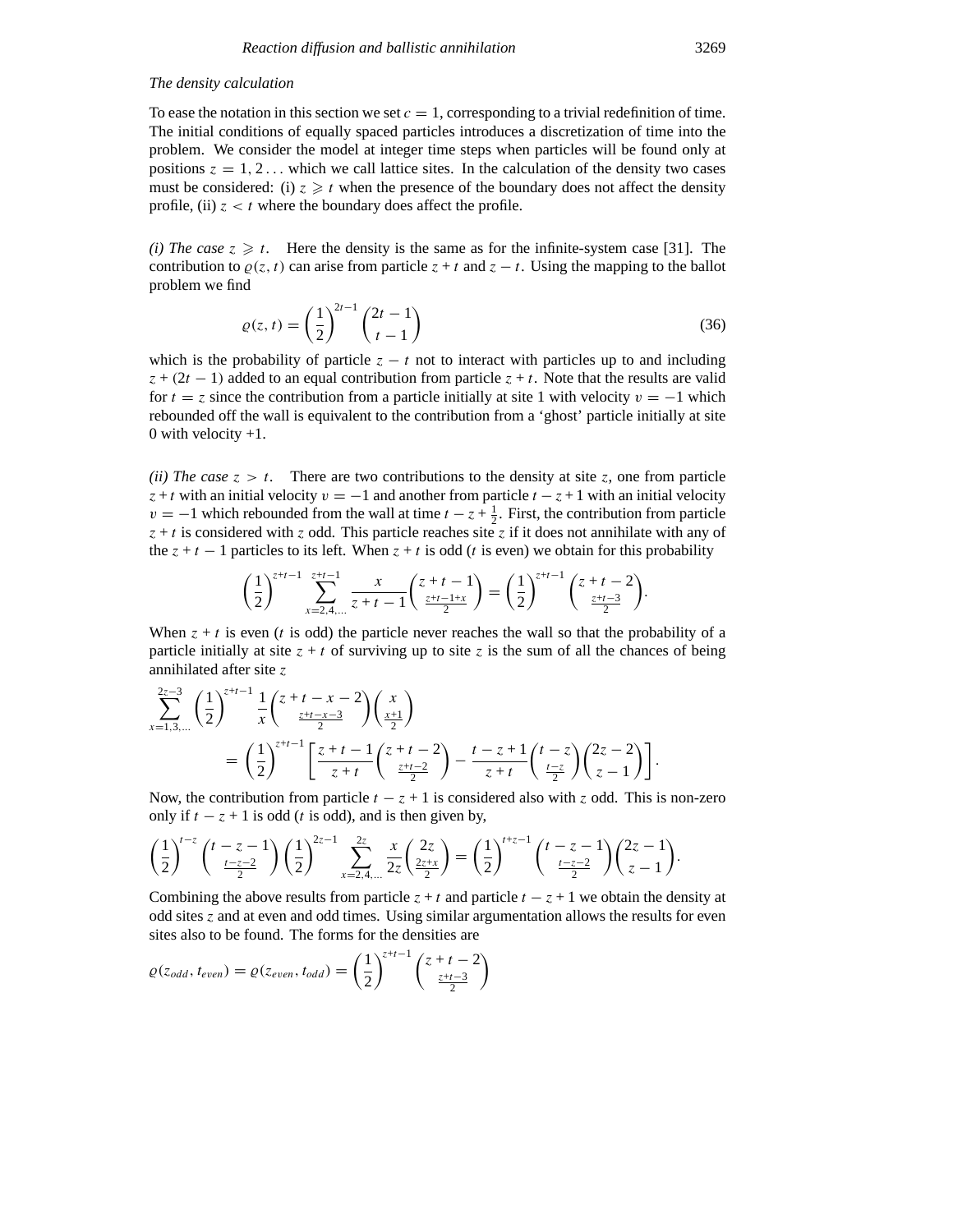

**Figure 6.** An example of the exact (*a*) density profile and (*b*) densities of left and right moving particles at time *t* = 30. The difference between odd and even sites becomes increasingly less pronounced at later times.

$$
\varrho(z_{odd}, t_{odd}) = \varrho(z_{even}, t_{even}) = \left(\frac{1}{2}\right)^{z+t-1} \left[\frac{z+t-1}{z+t} \binom{z+t-2}{\frac{z+t-2}{2}} - \frac{t-z+1}{z+t} \binom{t-z}{\frac{t-z}{2}} \binom{2z-2}{z-1} + \binom{t-z-1}{\frac{t-z-2}{2}} \binom{2z-1}{z-1}\right].
$$

These results taken together represent the complete density profile at all times. An example is shown graphically in figure 6. It is clear from these results that a density deficit is indeed formed at the boundary. It should also be commented upon that the even/odd effect, though strong at early times, becomes increasingly less significant at later times. We now consider how this density is distributed between left and right moving particles.

## *The density of left- and right-moving particles*

For the case of the unbounded system the density of left- and right-moving particles is equal by symmetry. For this reason it is only necessary to consider the case  $z < t$  because the boundary has no influence for  $z \geq t$ . Using a similar method as above, the following forms are found.

## *The density of left-moving particles.*

$$
\mathcal{L}(z_{even}, t_{odd}) = \mathcal{L}(z_{odd}, t_{even}) = \left(\frac{1}{2}\right)^{z+t-1} \left(\frac{z+t-2}{\frac{z+t-3}{2}}\right)
$$
\n
$$
\mathcal{L}(z_{even}, t_{even}) = \mathcal{L}(z_{odd}, t_{odd})
$$
\n
$$
= \left(\frac{1}{2}\right)^{z+t-1} \left[\frac{z+t-1}{z+t} \left(\frac{z+t-2}{\frac{z+t-2}{2}}\right) - \frac{t-z+1}{z+t} \left(\frac{t-z}{\frac{t-z}{2}}\right) \left(\frac{2z-2}{z-1}\right)\right].
$$
\n(37)

*The density of right-moving particles.*

$$
\mathcal{R}(z_{odd}, t_{even}) = \mathcal{R}(z_{even}, t_{odd}) = 0
$$
  

$$
\mathcal{R}(z_{odd}, t_{odd}) = \mathcal{R}(z_{even}, t_{even}) = \left(\frac{1}{2}\right)^{t+z-1} \binom{t-z-1}{\frac{t-z-2}{2}} \binom{2z-1}{z-1}.
$$

As an example, the left and right densities for the even time of  $t = 30$  are plotted in the second graph of figure 6. From this graph it can be clearly seen why the deficit occurs. As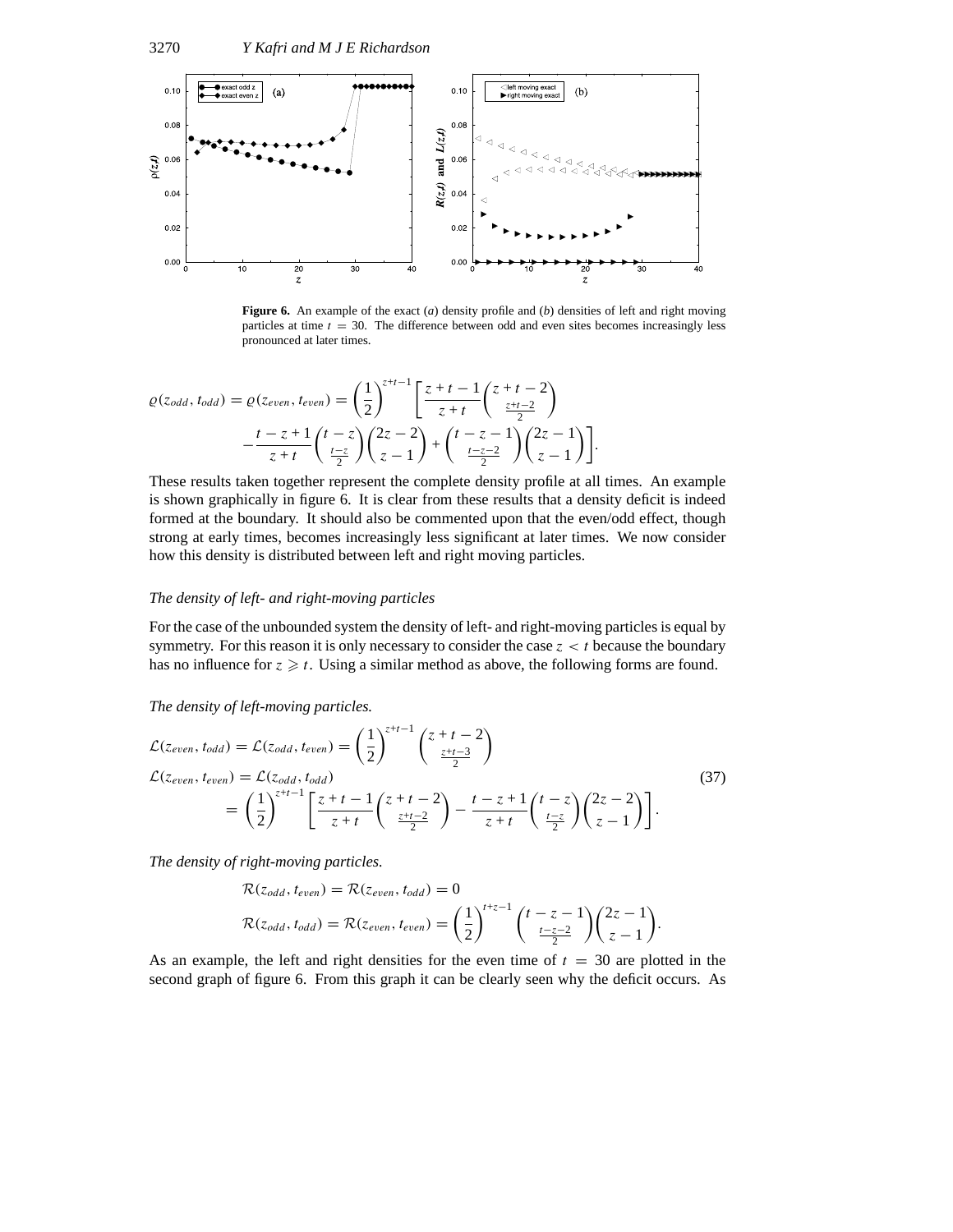time progresses the remaining particles tend to congregate in groups which move in the same direction. Once such a group hits the boundary it mostly annihilates within itself, reducing the density of returning (right-moving) particles.

# *2.2. Summary of ballistic case*

The effect of an impenetrable, reflecting boundary has been examined on a one-dimensional realization of ballistic annihilation. The system evolves deterministically from an initial random velocity distribution and various quantities, averaged over different realizations of this velocity distribution, were calculated exactly. In particular, the density profile of the reactants as a function of time and distance from the boundary was obtained. It was found that, in contrast to the diffusive case studied in the previous section, a density deficit  $\rho_D(z, t)$ was formed at the boundary that extends into the system ballistically

$$
\varrho(z,t) = \varrho_B(t) + \varrho_D(z,t)
$$

$$
\varrho_D(z,t) = -\frac{1}{(ct)^{1/2}} g\left(\frac{z}{ct}\right).
$$

In the late-time limit, the scaling function *g* takes the form given in table 2 and the late-time form of the full density is shown in figure 7. Also calculated were the density profiles for the left- and right-moving particles, of which the asymptotic functional forms are given in table 2 and are plotted in figure 8. Though the specific initial conditions of equally spaced particles was considered it is expected to hold for more general particle distributions. For example, the case of Poissonianally distributed particles can be shown to give the same late-time results. From the physical argument given above for the deficit, it might be expected that similar behaviour is also seen in higher dimensions.

**Table 2.** The late-time scaling forms for the bulk, deficit and left- and right-moving density profiles.

|            | $\rho_B(t)$               | $\varrho_D(z,t)$                                                         | $\mathcal{L}(z,t)$            | $\mathcal{R}(z,t)$ |
|------------|---------------------------|--------------------------------------------------------------------------|-------------------------------|--------------------|
| z < ct     | $\frac{1}{\sqrt{\pi ct}}$ | $-\frac{1}{\sqrt{\pi ct}}\left(1-\frac{1}{\sqrt{2}\sqrt{1+z/ct}}\right)$ | $\sqrt{2\pi ct\sqrt{1+z/ct}}$ |                    |
| $z \geq t$ | $\sqrt{\pi ct}$           |                                                                          | $\sqrt{4\pi ct}$              | $\sqrt{4\pi ct}$   |



**Figure 7.** The late-time scaled density profile near the boundary.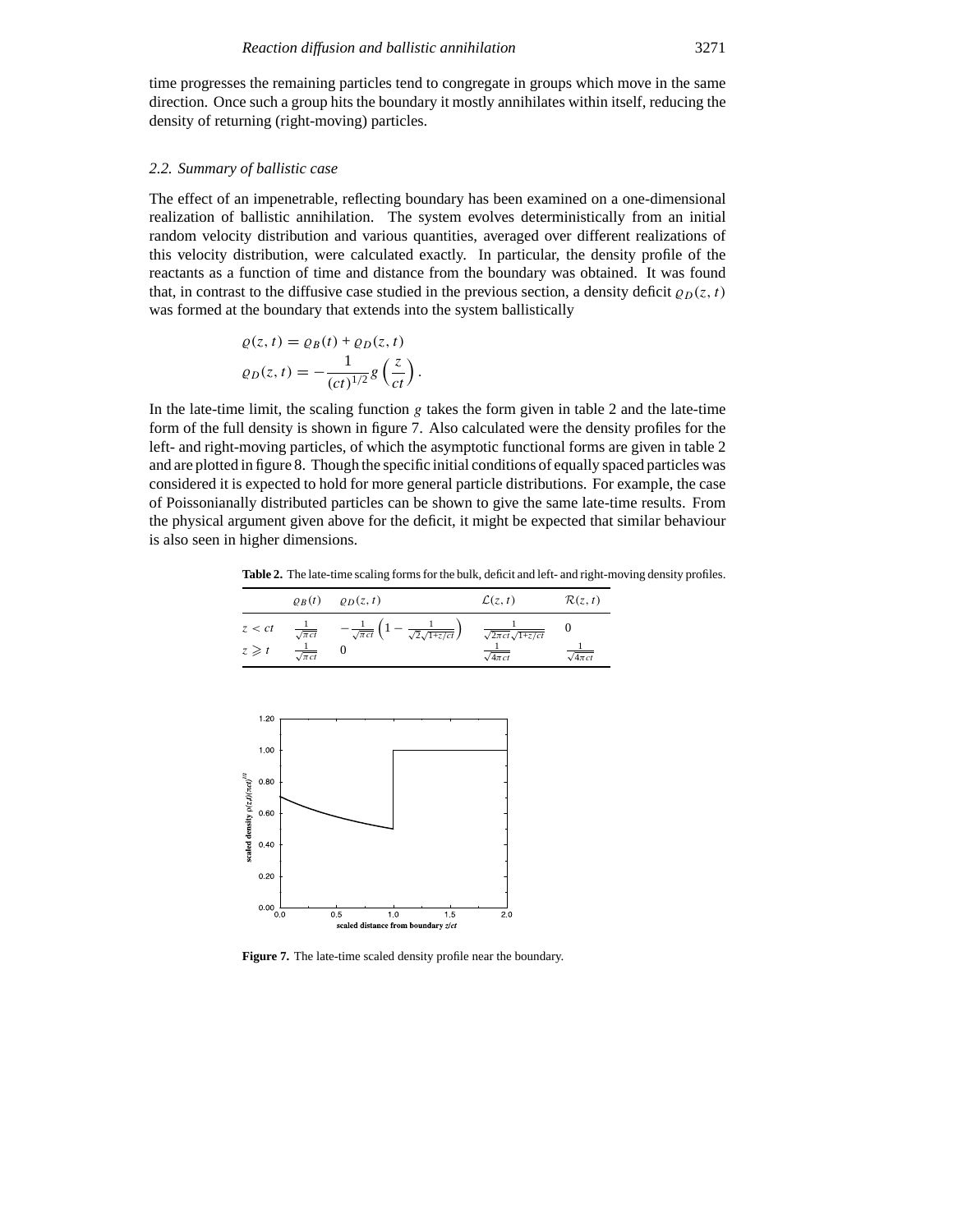

**Figure 8.** The late-time scaled density of (*a*) left-moving particles with  $v = -c$  and (*b*) rightmoving particles with  $v = +c$ .

#### **3. Discussion**

In this paper we have considered the effect of an impenetrable boundary on the single-species reaction  $A + A \rightarrow O$ . The boundary breaks the translational invariance of the system and introduces a spatial dependence into the reactant density profile. Two different dynamics for the reactants were considered: diffusive and ballistic propagation. For the case of reactants that diffuse it was found that an excess density is formed, whereas for ballistic annihilation a density deficit was obtained. It is interesting, from the viewpoint of surface critical phenomena to compare the influence of the boundary at different length and timescales on these two reaction processes. In the system with diffusive reactants it was seen in the RG treatment that the impenetrable/reflecting boundary behaves the same way regardless of scale: the propagator is not renormalized and maintains the form (6). However, this is not the case for ballistic reactions. At late times the reactants tend to move in groups that share the same velocity. When such a group meets the reflecting boundary almost total internal annihilation will occur. Hence, contrary to the case of diffusive reactions, for ballistic annihilation the reflecting boundary becomes an *effectively absorbing* boundary in late times.

An obvious project for further study is the effect of an impenetrable boundary on the twospecies reaction  $A + B \rightarrow O$ . Also, the universal properties of ballistic annihilation should be further explored. It is surprising to note that even in unbounded systems the problems of ballistic annihilation in higher dimensions, finite reaction rate and different initial velocity distributions have been relatively untouched. It should be possible to solve the model that was examined in section 2 of this paper with a finite reaction rate, using the same technique as [27] and the same long-wavelength behaviour is expected. More interesting would be to analyse the sensitivity of the evolution to different initial velocity distributions, particularly in higher dimensions. Finally, given the results presented in [33] it would be worth examining the effects of a rough boundary on a simple reaction process.

# **Acknowledgments**

We would like to thank David Mukamel and Gunter Schütz for useful discussions. The authors acknowledge support from the Israeli Science Foundation.